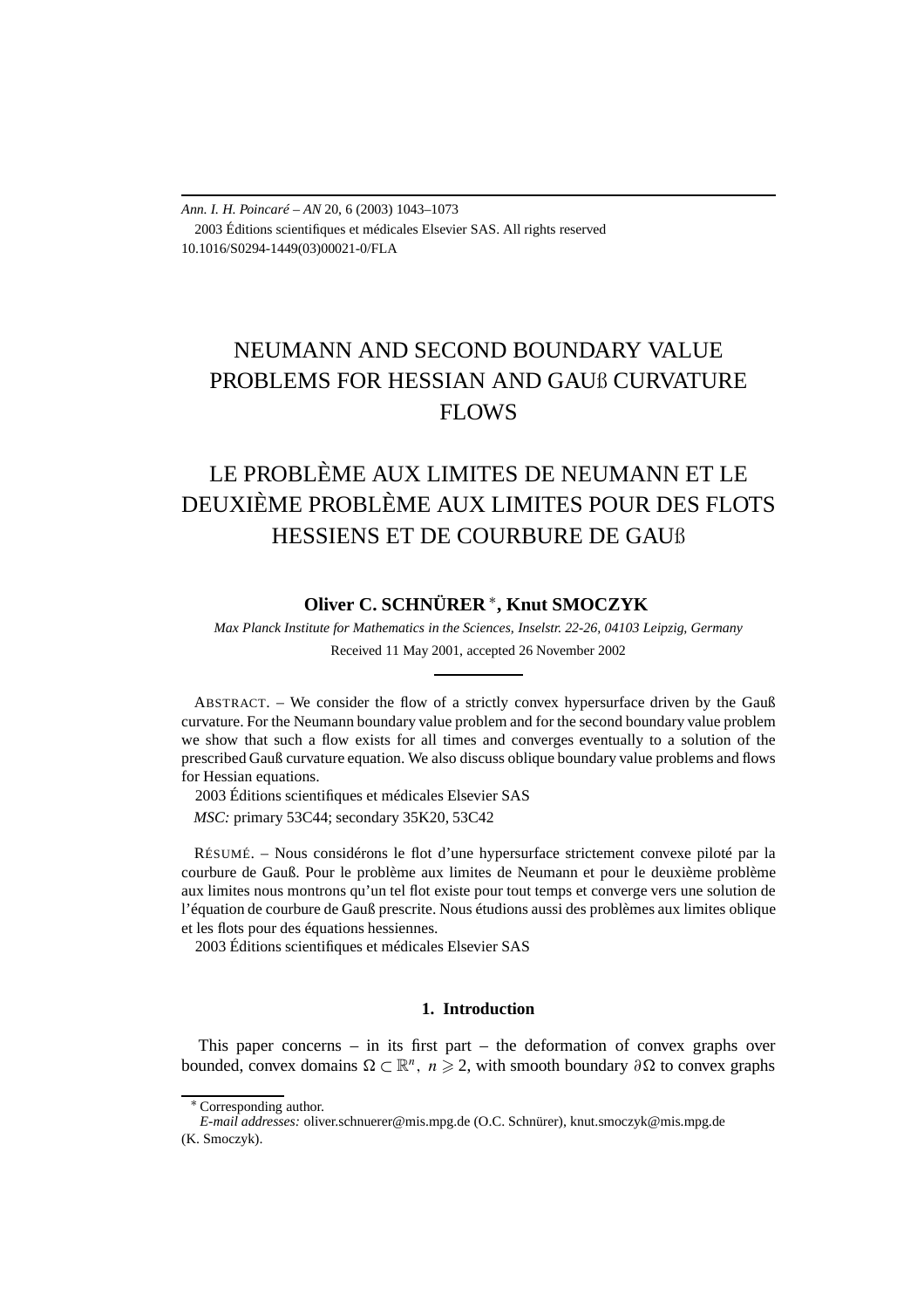with prescribed Gauß curvature and Neumann boundary condition. More precisely, let *u* be a smooth strictly convex solution of

$$
\begin{cases}\n\dot{u} = \Phi(\log \det(u_{ij}) - \log f(x, u, Du)) & \text{in } \Omega \times [0, T), \\
u_v = \varphi(x, u) & \text{on } \partial \Omega \times [0, T), \\
u|_{t=0} = u_0 & \text{in } \Omega,\n\end{cases}
$$
\n(1.1)

for a maximal time interval  $[0, T)$ , where  $f, \varphi : \overline{\Omega} \times \mathbb{R} \to \mathbb{R}$  are smooth functions, *ν* denotes the inner unit normal to  $\partial\Omega$  and  $u_0$ :  $\overline{\Omega} \to \mathbb{R}$ , the initial value, is a smooth strictly convex function. Here  $\Phi : \mathbb{R} \to \mathbb{R}$  is a smooth strictly increasing and concave function that vanishes at zero, i.e.,  $\Phi$  satisfies

$$
\Phi(0) = 0, \qquad \Phi' > 0, \qquad \Phi'' \leq 0. \tag{1.2}
$$

In the sequel we assume for simplicity  $0 \in \Omega$ .

To guarantee shorttime existence for (1.1) and convergence to smooth graphs with prescribed Gauß curvature we have to assume several structure conditions. These are

$$
\varphi_z \equiv \frac{\partial \varphi}{\partial z} \geqslant c_\varphi > 0, \tag{1.3}
$$

$$
f > 0 \quad \text{and} \quad f_z \geqslant 0. \tag{1.4}
$$

Moreover, we will always either assume

$$
\frac{f_z}{f} \geqslant c_f > 0 \tag{1.5}
$$

or

$$
\Phi\big(\log \det(u_0)_{ij} - \log f(x, u_0, Du_0)\big) \ge 0. \tag{1.6}
$$

To guarantee smoothness up to  $t = 0$  it is necessary to assume the following compatibility conditions to be fulfilled on the boundary  $\partial \Omega$  for any  $m \geq 0$ 

$$
\left(\frac{d}{dt}\right)^m \left(v^i u_i - \varphi(x, u)\right)|_{t=0} = 0,\tag{1.7}
$$

where time derivatives of  $u, u_i, \ldots$  have to be substituted inductively by using  $\dot{u} = \Phi$ and  $u|_{t=0} = u_0$ . Applying Theorem 5.3, p. 320 [12] and the implicit function theorem, we obtain smooth shorttime existence up to  $t = 0$ , see also [7].

During the flow, the smoothness of a solution guarantees that (1.7) is satisfied for any  $m \geqslant 0$ . So it is possible to extend a solution of the flow equation on a time interval [0, *T*) to [0, T] provided there are sufficient a priori estimates and then to [0,  $T + \varepsilon$ ) for a small  $\varepsilon > 0$ . In this way we obtain existence for all  $t \geq 0$  from the a priori estimates. The same procedure works also for the other boundary conditions considered in this paper.

The main theorem for Neumann boundary conditions states

THEOREM 1.1. – Assume that  $\Omega$  is a bounded, strictly convex domain in  $\mathbb{R}^n$ ,  $n \geq 2$ , *with smooth boundary. Let*  $f, \varphi : \overline{\Omega} \times \mathbb{R} \to \mathbb{R}$ *, be smooth functions that satisfy* (1.3)– (1.4)*. Let*  $u_0$  *be a smooth, convex function that satisfies the compatibility conditions*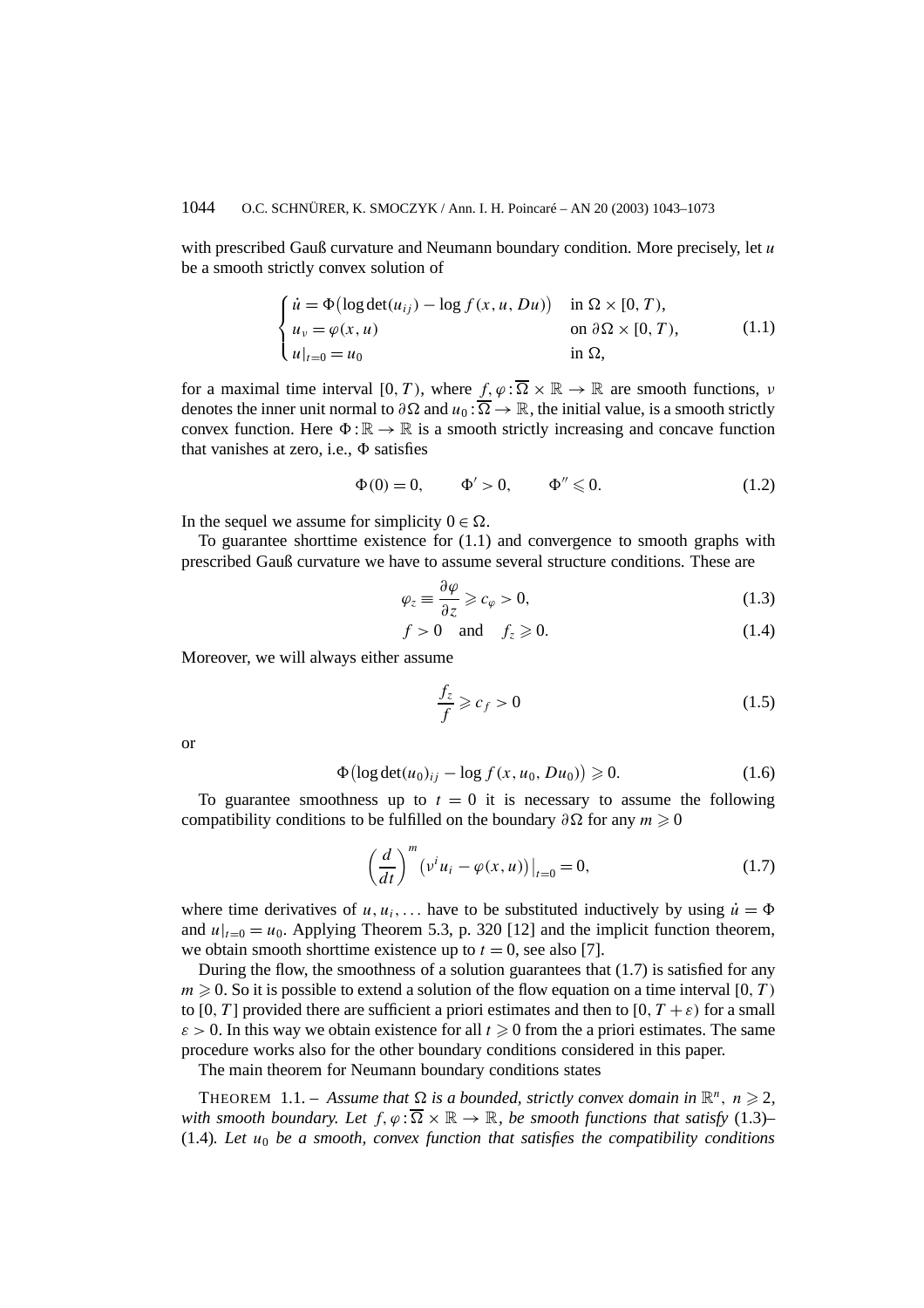(1.7). *Moreover, we assume that one of the conditions* (1.5) *or* (1.6) *is fulfilled. Then a smooth solution of* (1.1) *exists for all*  $t \ge 0$ *. As*  $t \to \infty$ *, the functions*  $u|_t$  *smoothly converge to a smooth limit function*  $u^{\infty}$  *such that the graph of*  $u^{\infty}$  *satisfies the Neumann boundary value problem*

$$
\begin{cases} \det(u_{ij}^{\infty}) = f(x, u^{\infty}, Du^{\infty}) & \text{in } \Omega, \\ u_{\nu}^{\infty}(x) = \varphi(x, u^{\infty}) & \text{on } \partial\Omega, \end{cases}
$$
 (1.8)

*where ν is the inward pointing unit normal of ∂. The rate of convergence is exponential provided* (1.5) *is satisfied.*

When we assume condition (1.5), we obtain – by using (1.7) only for  $m = 0$  – a solution of  $(1.1)$  which is smooth only for  $t > 0$  and the rate of convergence is exponential only in time intervals  $[\varepsilon, \infty)$ ,  $\varepsilon > 0$ .

In the case when condition (1.6) holds, we need only (1.7) for  $m = 0, 1$  to obtain a solution of (1.1). Here *u* approaches  $u_0$  for  $t \to 0$  only up to its fourth derivatives, where time derivatives have to be counted twice.

In both cases, all the other claims of Theorem 1.1 remain unchanged.

*Remark* 1.2. – If we consider for a smooth function  $\Psi : \mathbb{R}^2 \to \mathbb{R}$  the evolution equation

$$
\dot{u} = \Psi(\log \det u_{ij}, \log f)
$$

and assume natural structure conditions, i.e., concavity of  $\Psi$ ,  $\Psi$ <sub>1</sub> > 0 and  $\Psi$ (x, x) = 0  $\forall x$ , then we prove in Lemma C.1 that there exists  $\Phi : \mathbb{R} \to \mathbb{R}$  with  $\Phi' > 0$ ,  $\Phi'' \le 0$ such that  $\Psi$  has the following simpler form

$$
\Psi(x, y) = \Phi(x - y).
$$

*Example* 1.3. – For  $\Phi(x) = x$ , our ansatz yields the logarithmic Gauß curvature flow

$$
\dot{u} = \log \det u_{ij} - \log g(x, u) - \frac{n+2}{2} \log (1 + |Du|^2),
$$

more precisely, the "vertical" velocity equals the difference of the logarithms of the actual and the prescribed Gauß curvature. Another interesting example is given by  $\Phi(x) = 1 - e^{-\lambda x}$ ,  $\lambda > 0$ , which gives the flow equation

$$
\dot{u} = 1 - \left(\frac{f(x, u, Du)}{\det u_{ij}}\right)^{\lambda}.
$$

In a second part, we consider the second boundary value problem for Hessian flow equations, more precisely, we solve the initial value problem

$$
\begin{cases}\n\dot{u} = \log F(D^2u) - \log g(x, u, Du) & \text{in } \Omega \times [0, T), \\
Du(\Omega) = \Omega^*, \\
u|_{t=0} = u_0 & \text{in } \Omega,\n\end{cases}
$$
\n(1.9)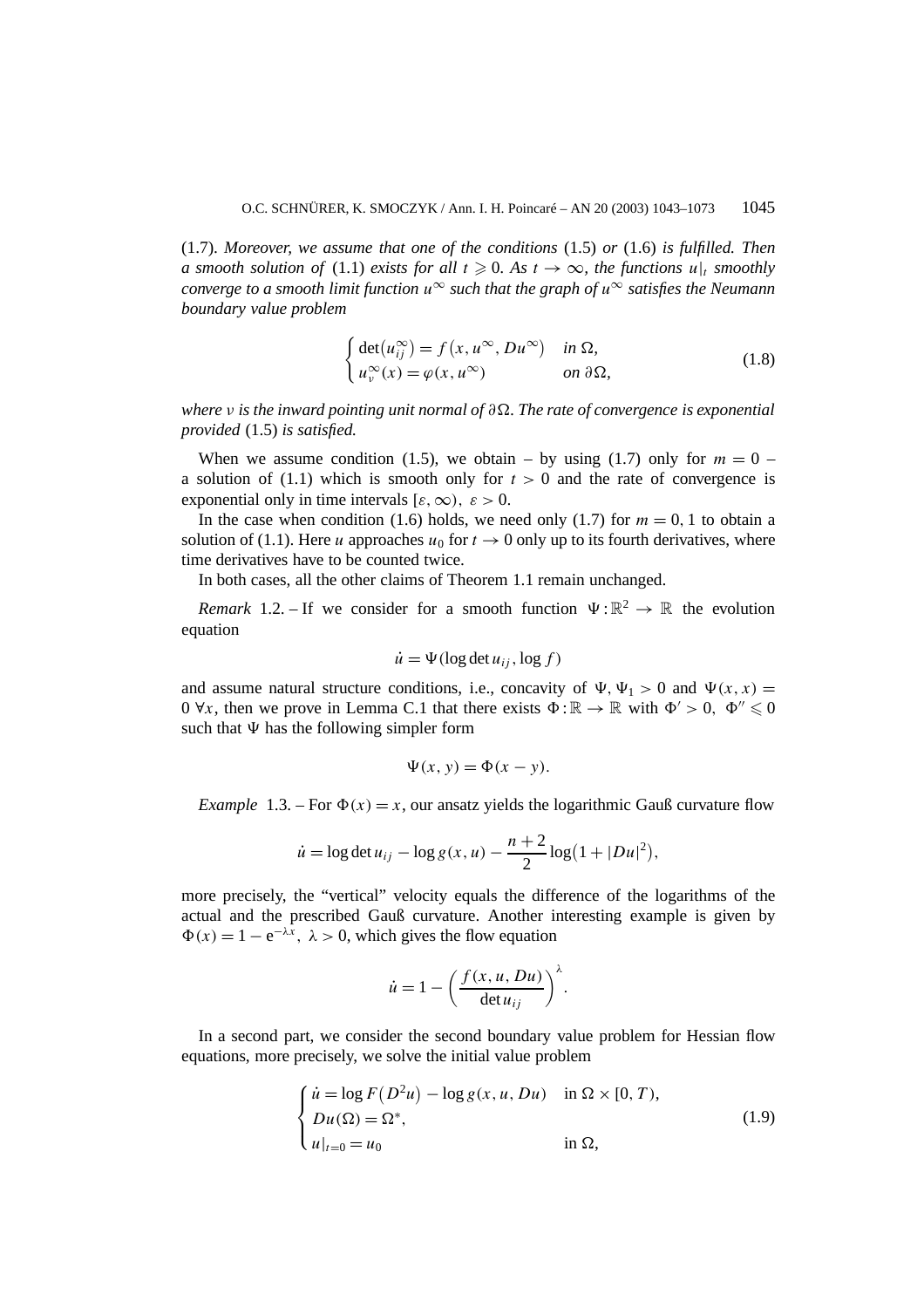on a maximal time interval [0, T),  $T > 0$ . We assume that  $\Omega$ ,  $\Omega^* \subset \mathbb{R}^n$ ,  $n \ge 2$ , are smooth strictly convex domains,  $u_0: \overline{\Omega} \to \mathbb{R}$  is a smooth strictly convex function,  $Du_0(\Omega) = \Omega^*$  (= 0-th compatibility condition),  $g: \overline{\Omega} \times \mathbb{R} \times \overline{\Omega^*} \to \mathbb{R}$  is a smooth positive function such that  $g_z > 0$ . *F* is a Hessian function of the class  $(\widetilde{K}^{\star})$ , for a precise definition we refer to Definition 5.1. Here we remark only, that the class of Hessian functions considered includes especially  $F(D^2u) = \det D^2u$ . We will show that a smooth strictly convex solution of (1.9) exists for all times, i.e.,  $T = \infty$ , and converges smoothly to a solution  $u^{\infty}$  of the elliptic second boundary value problem

$$
\begin{cases}\nF(D^2u^{\infty}) = g(x, u^{\infty}, Du^{\infty}) & \text{in } \Omega, \\
Du^{\infty}(\Omega) = \Omega^*,\n\end{cases}
$$
\n(1.10)

when some structure conditions are fulfilled. The asymptotic behavior of *g* is given by

$$
g(x, z, p) \to \infty \quad \text{as } z \to \infty,
$$
  
 
$$
g(x, z, p) \to 0 \quad \text{as } z \to -\infty,
$$
 (1.11)

uniformly for  $(x, p) \in \overline{\Omega} \times \overline{\Omega^*}$ . Furthermore we will always assume that there holds either

$$
\frac{g_z}{g} \geqslant c_g > 0 \tag{1.12}
$$

or

$$
\begin{cases} 0 \leq F(D^2 u_0) - \log g(x, u_0, Du_0) & \text{in } \Omega, \\ 1 \text{st compatibility condition} & \text{on } \partial \Omega, \end{cases}
$$
 (1.13)

where the inequality means that  $u_0$  is a subsolution. We remark that the boundary condition  $Du(\Omega) = \Omega^*$  is equivalent to  $h(Du) = 0$  on  $\partial\Omega$  for smooth strictly convex functions *u*, where  $h : \mathbb{R}^n \to \mathbb{R}$  is a smooth strictly concave function such that  $h|_{\partial\Omega^*} = 0$ and  $|\nabla h| = 1$  on  $\partial \Omega^*$ . For the second boundary value problem the compatibility conditions read as follows

$$
\left(\frac{d}{dt}\right)^m h(Du)|_{t=0} = 0, \quad m \in \mathbb{N},\tag{1.14}
$$

where derivatives of *u* have to be replaced as above.

For the second boundary value problem, we obtain the following main theorem.

THEOREM 1.4. – Assume that  $\Omega$ ,  $\Omega^*$ , g, u<sub>0</sub> and *F* are as assumed above and either (i) (1.12) *or* (ii) (1.13) *are satisfied. Then there exists a smooth strictly convex function*  $u:\overline{\Omega}\times(0,\infty)\to\mathbb{R}$  *of* (1.9)*, i.e.,*  $T=\infty$ *, and u converges smoothly to a solution*  $u^{\infty}$  *of*  $(1.10)$  *as*  $t \rightarrow \infty$ *. Furthermore, u is continuous up to its (i) second/(ii) fourth derivatives at t* = 0*, where time derivatives have to be counted twice, and* (i) *gives exponential convergence*  $u \to u^{\infty}$  *for*  $t \in [\varepsilon, \infty)$ ,  $\varepsilon > 0$ . If (1.14) *is fulfilled for all*  $m \in \mathbb{N}$ , *then u is smooth in* [0*, T*) *and* (i) *gives exponential convergence to*  $u^{\infty}$  *in* [0*,*  $\infty$ *)*.

This result extends to Hessian quotient equations as follows.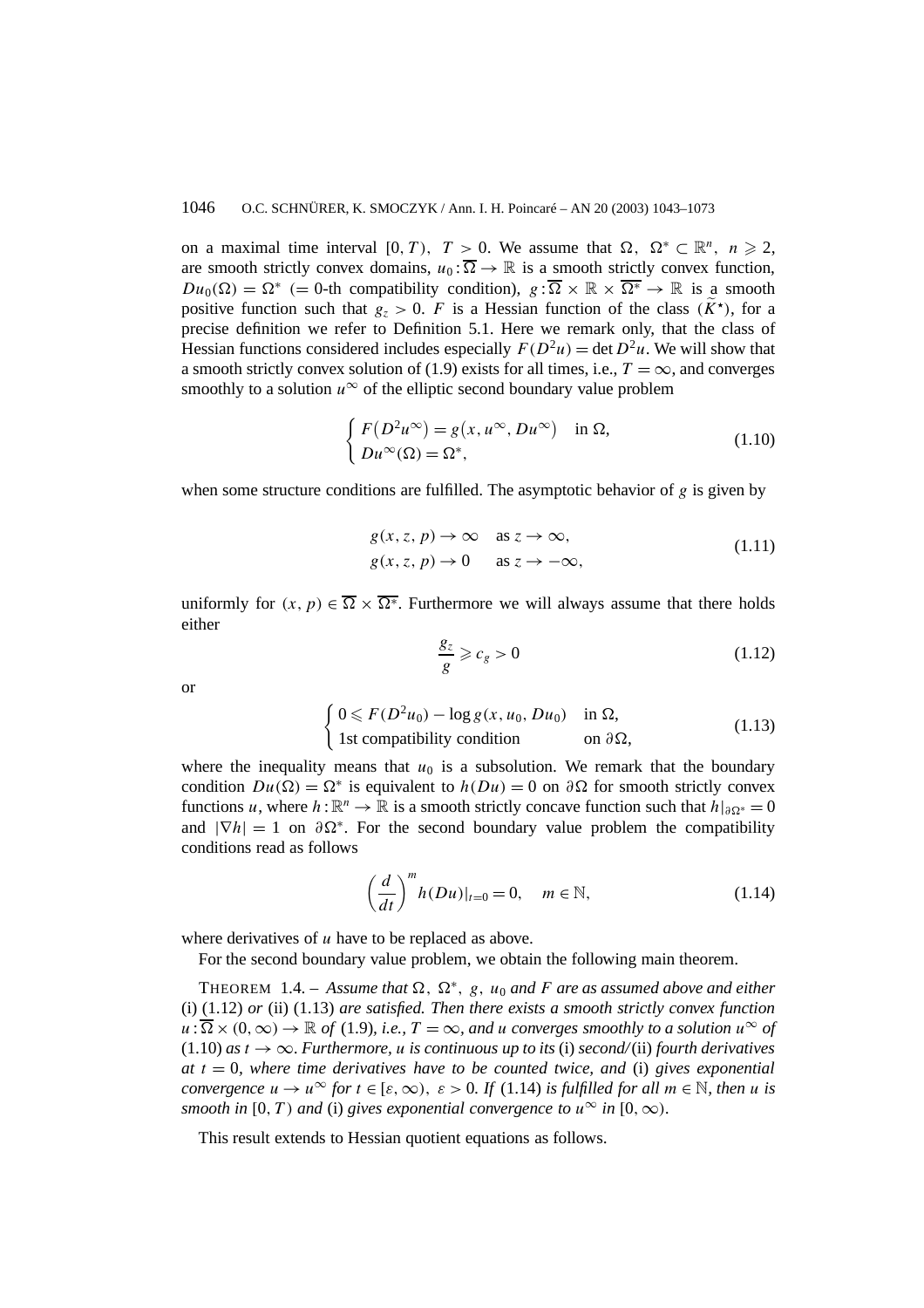**THEOREM** 1.5. – *Theorem* 1.4 *holds* also for  $F = S_{n,k}$ ,  $1 \leq k \leq n-1$ , when g *happens to be independent of the gradient of <i>u*, where  $S_n_k(D^2u)$  *is the quotient of the n*-th and the k-th elementary symmetric polynomial of the eigenvalues of  $D^2u$ .

*Notation* 1.6. – Indices denote partial derivatives or vector components and are lifted and lowered with respect to  $\delta_{ij}$  except for  $(u^{ij})$  that denotes the inverse of  $(u_{ij})$ . Indices *z* and *pi* denote partial derivatives with respect to the argument used for the function *u* and for its gradient, respectively, dots refer to time derivatives. We use the Einstein summation convention and sum over repeated Latin indices from 1 to *n*. For a vector *ν* we use  $u_y \equiv u_i v^i$  with obvious generalizations to other quantities. We use c to denote a positive and already estimated constant. Its value may change from line to line if necessary. We point out that the inequalities remain valid when *c* is enlarged. A function  $u : \Omega \times [0, T) \to \mathbb{R}$  is called (strictly) convex, if  $u(\cdot, t)$  is (strictly) convex for every time  $t \in [0, T)$ . A function  $u : \Omega \to \mathbb{R}$  is called strictly convex, if the eigenvalues of its Hessian are positive. This definition extends to hypersurfaces and sets by using their principal curvatures. Finally, we use

$$
\hat{f} = \log f
$$

to denote the logarithm of a function *f* .

We briefly discuss the relation of our result with the existing literature. In [6] smooth, compact, strictly convex and rotationally symmetric hypersurfaces in  $\mathbb{R}^3$  have been deformed by its Gauß curvature to round points. The Gauß curvature flow

$$
\frac{d}{dt}F = -Kv
$$

for smooth embeddings  $F$  of hyperspheres in  $\mathbb{R}^{n+1}$  has been the subject in [1]. For the *n*-th root of *K* this flow has been considered in [4]. In [3,8] the authors use flow equations to prove existence theorems for closed hypersurfaces of prescribed curvature. For Gauß curvature flows strict convexity is an essential assumption because then the flow becomes strictly parabolic. In addition the degenerate Gauß curvature flow with flat sides has been investigated in [5]. There are also several papers about curvature flows with Dirichlet boundary condition, we only mention [11]. The elliptic version of our flow equations  $(1.1)$ ,  $(1.9)$  has been explored in  $[14,17-19]$  by using the continuity method, see also [16] for a related problem. Some of the techniques used there will be applied in our paper as well.

The organization of our paper is as follows: In the first part, we study flow equations subject to prescribed Neumann boundary values. In Section 2 we prove uniform estimates for  $|\dot{u}|$ . This will be used in Section 3 to derive  $C^0$ -estimates.  $C^1$ -estimates then follow from [14]. As a consequence we will obtain a uniform positive lower bound for det  $u_{ij}$ . In Section 4 we derive  $C^2$ -estimates and in Section 10 we mention how to obtain Hölder regularity for the second derivatives of *u* and prove Theorem 1.1. In a second part we consider the second boundary value problem. In Section 5 we introduce Hessian functions and a dual problem, next, we prove the strict obliqueness of our boundary condition. After the estimates for  $\dot{u}$  and  $u$  in Section 7, we give a quantitative version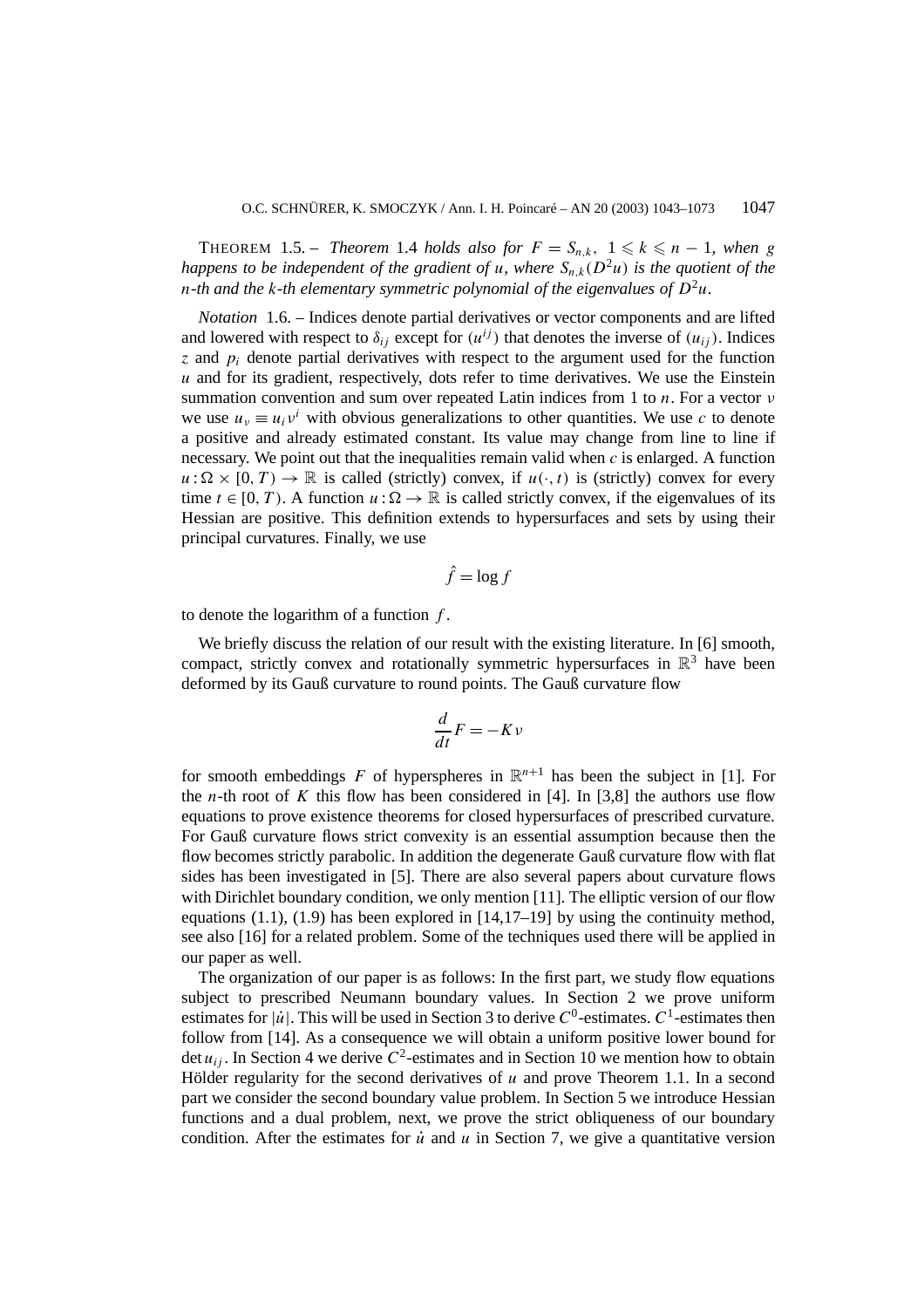of our obliqueness result. In Section 9 we establish  $C^2$ -estimates and in Section 10 we prove Theorem 1.4. As far as the second boundary value problem is concerned, we will use methods of [17,19] without mentioning this explicitly there. In the appendix we state generalizations to oblique boundary value problems for Hessian equations and indicate how to obtain the result for Hessian quotient equations. We remark that our results are parabolic versions of [14,17,18], so our results can be considered as alternative existence proofs using parabolic methods.

This paper has been finished as the second author visited the program "Nonlinear Partial Differential Equations" of the Isaac Newton Institute for Mathematical Sciences, Cambridge, in 2001. He wants to thank the organizers for their invitation to this stimulating location. Both authors thank Claus Gerhardt for useful suggestions and discussions. In addition, the authors are indebted to Jürgen Jost for his support at the Max Planck Institute for Mathematics in the Sciences where part of this paper has been written.

# **2.** *u***˙-estimates**

For a constant *λ* we define the function

$$
r := e^{\lambda t} (\dot{u})^2.
$$

An easy computation shows that (1.1) implies the following evolution equation for *r*

$$
\dot{r} = \Phi' u^{ij} r_{ij} - 2 e^{\lambda t} \Phi' u^{ij} \dot{u}_i \dot{u}_j - \Phi' \frac{f_{p_i}}{f} r_i + \left(\lambda - 2 \Phi' \frac{f_z}{f}\right) r. \tag{2.1}
$$

LEMMA 2.1. – *As long as a smooth convex solution of* (1.1) *exists we obtain the estimate*

$$
\min\Bigl\{\min_{t=0}\dot{u},0\Bigr\}\leqslant\dot{u}\leqslant\max\Bigl\{\max_{t=0}\dot{u},0\Bigr\}.
$$

*Proof.* – If  $(\dot{u})^2$  admits a positive local maximum in  $x \in \partial \Omega$  for a positive time, then we differentiate the Neumann boundary condition and obtain from (1.3)

$$
((\dot{u})^2)_{\nu} = 2(\dot{u})^2 \varphi_z > 0
$$

which contradicts the maximality of  $(ii)^2$  at *x*. Now we choose  $\lambda = 0$  in (2.1) and get

$$
\frac{d}{dt}(\dot{u})^2 \leq \Phi' u^{ij} ((\dot{u})^2)_{ij} - \Phi' \frac{f_{p_i}}{f} ((\dot{u})^2)_i - 2\Phi' \frac{f_z}{f} (\dot{u})^2.
$$

So we obtain from (1.2) and (1.4) that a positive increasing local maximum of  $(\dot{u})^2$  on  $\overline{\Omega} \times [0, t_0]$  cannot occur at an interior point of  $\Omega$  for any time  $0 < t_0 < T$ .  $\Box$ 

COROLLARY 2.2. – *As long as a smooth convex solution of* (1.1) *exists we get a positive lower bound for*  $\Phi'$ ,  $1/c_{\Phi} > \Phi' > c_{\Phi} > 0$ .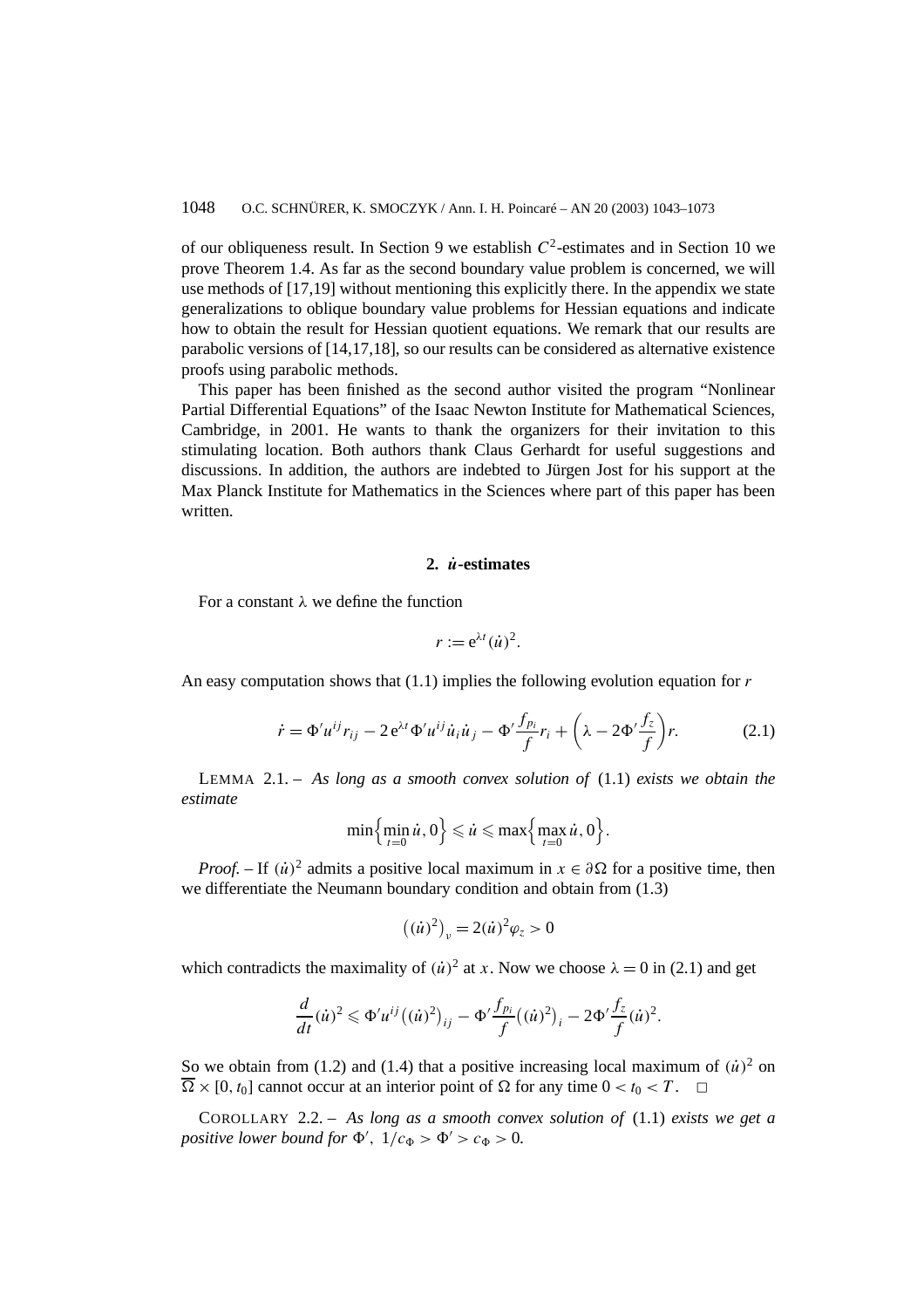*Proof.* – This follows immediately as Lemma 2.1,  $\Phi(0) = 0$  and the strict monotonicity of  $\Phi$  give a bound for the argument of  $\Phi$ .  $\Box$ 

LEMMA 2.3. – *As long as a smooth convex solution of* (1.1) *exists we obtain the estimate*

$$
\min\Bigl\{\min_{t=0} \dot{u}, 0\Bigr\} \leqslant \dot{u} e^{\lambda t} \leqslant \max\Bigl\{\max_{t=0} \dot{u}, 0\Bigr\}
$$

*for*  $\lambda \leqslant c_f c_{\Phi}$  *provided* (1.5) *is fulfilled.* 

*Proof.* – This statement follows from Corollary 2.2 and a proof similar to the proof of Lemma 2.1.  $\Box$ 

LEMMA 2.4. – A solution of our flow (1.1) satisfies  $\dot{u} > 0$  or equivalently  $\Phi > 0$  for  $t > 0$  *if*  $0 \neq \dot{u} \geq 0$  *for*  $t = 0$ *.* 

*Proof. –* Differentiating the flow equation yields

$$
\ddot{u} = \Phi' u^{ij} \dot{u}_{ij} - \Phi' (\hat{f}_z \dot{u} + \hat{f}_{p_i} \dot{u}_i),
$$
\n(2.2)

thus

$$
\frac{d}{dt}(\dot{u}\,\mathrm{e}^{\lambda t}) = \Phi' u^{ij} (\dot{u}\,\mathrm{e}^{\lambda t})_{ij} - \Phi'(\hat{f}_z \dot{u}\,\mathrm{e}^{\lambda t} + \hat{f}_{pi}(\dot{u}\,\mathrm{e}^{\lambda t})_i) + \lambda \dot{u}\,\mathrm{e}^{\lambda t}.\tag{2.3}
$$

We fix  $t_0 > 0$  and a constant  $\lambda > 0$  such that  $\lambda > \Phi' \hat{f}_z$  for  $(x, t) \in \overline{\Omega} \times [0, t_0]$ . From (2.3) and the strong parabolic maximum principle we see that  $\dot{u}e^{\lambda t}$  has to vanish identically if it vanishes in  $(x_0, t) \in \Omega \times (0, t_0)$ , contradicting  $\dot{u} \neq 0$  for  $t = 0$ . If  $\dot{u} e^{\lambda t} = 0$  for  $x_0 \in \partial \Omega$ the Neumann boundary condition implies

$$
(\dot{u} e^{\lambda t})_{\nu} = \varphi_z (\dot{u} e^{\lambda t}) = 0,
$$

but this is impossible in view of the Hopf lemma applied to (2.3) because  $\lambda > \Phi' \hat{f}_z$ .  $\Box$ 

*Remark* 2.5. – The constant  $\lambda$  in the previous proof depends on  $t_0$ . It can be chosen independent of  $t_0$ , if  $\Phi' \hat{f}_z$  is uniformly bounded above and this is true, if *u* is bounded in  $C^1$ .

# **3.** *C***0- and** *C***1-estimates**

*Remark* 3.1. – The strict convexity of *u* and the fact that  $\varphi(\cdot, z) \to \infty$  uniformly as  $z \to \infty$  imply that *u* is uniformly a priori bounded from above as  $u_y = \varphi(x, u)$  on  $\partial \Omega$ .

LEMMA 3.2. – *Under the assumptions of Lemma* 2.3 *we have the following lower bound for u*

$$
u \geqslant \min_{t=0} u + \frac{1}{\lambda} \min \left\{ \min_{t=0} \dot{u}, 0 \right\}
$$

*for all*  $0 < \lambda \leqslant c_{\Phi}c_f$ .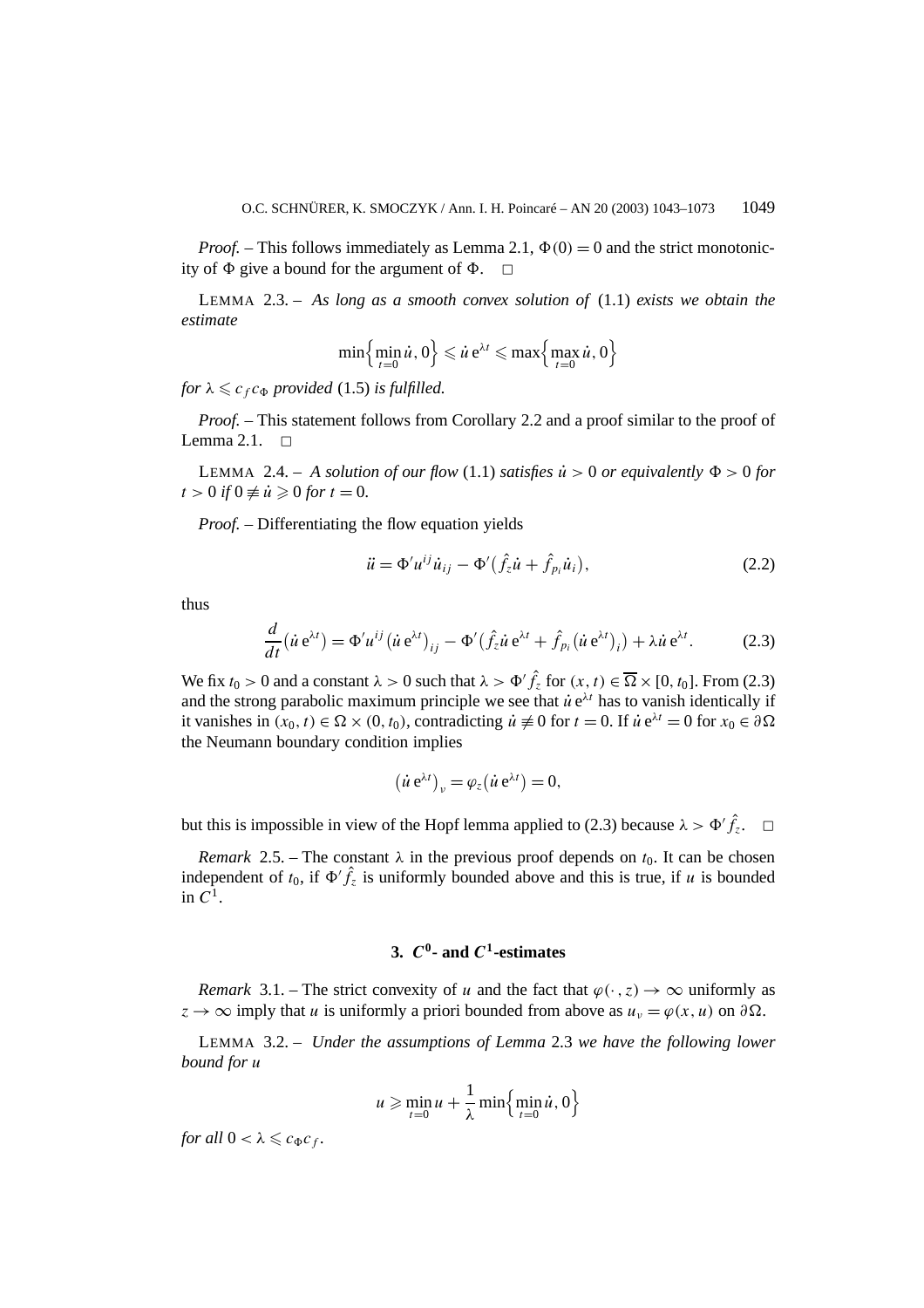*Proof. –* This easily follows from Lemma 2.3

$$
u(x, t) = u(x, 0) + \int_{0}^{t} \dot{u}(x, \tau) d\tau
$$
  
\n
$$
\geq u(x, 0) + \min\left\{\min_{t=0} \dot{u}, 0\right\} \int_{0}^{t} e^{-\lambda \tau} d\tau
$$
  
\n
$$
\geq \min_{t=0} u + \frac{1}{\lambda} \min\left\{\min_{t=0} \dot{u}, 0\right\}. \square
$$

LEMMA 3.3 ( $C^1$ -estimates). – *For a smooth and convex solution u of the flow equation* (1.1)*, the gradient of u remains bounded during the evolution.*

*Proof.* – This follows from the C<sup>0</sup>-estimates obtained so far and Theorem 2.2 in  $[14]$ .  $\Box$ 

*Remark* 3.4. – As long as a smooth solution *u* of our flow equation (1.1) exists and log det  $u_{ij}$  remains bounded, *u* remains strictly convex provided  $u_0$  is strictly convex. The quantity log det  $u_{ij}$ , however, stays bounded as both the argument of  $\Phi$  (see Lemma 2.1, Corollary 2.2) and log f are estimated. Finally, log f remains bounded as  $|u|_1$  is a priori bounded.

# **4.** *C***2-estimates**

### **4.1. Preliminary results**

We use *ν* for the inner unit normal of  $\partial \Omega$  and  $\tau$  for a direction tangential to  $\partial \Omega$ .

LEMMA 4.1 (Mixed  $C^2$ -estimates at the boundary). – Let u be a solution of our flow *equation* (1.1). Then the absolute value of  $u_{\tau\nu}$  remains a priori bounded on  $\partial\Omega$  during *the evolution.*

*Proof.* – We represent  $\partial \Omega$  locally as graph  $\omega$  over its tangent plane at a fixed point  $x_0 \in \partial \Omega$  such that locally  $\Omega = \{(x^n, \hat{x}): x^n > \omega(\hat{x})\}$ . We differentiate the Neumann boundary condition

$$
v^{i}(\hat{x})u_{i}(\hat{x}, \omega(\hat{x})) = \varphi((\hat{x}, \omega(\hat{x})), u(\hat{x}, \omega(\hat{x}))), \quad \hat{x} \in \mathbb{R}^{n-1},
$$

with respect to  $\hat{x}^j$ ,  $1 \leq j \leq n-1$ ,

$$
v_j^i u_i + v^i u_{ij} + v^i u_{in} \omega_j = \varphi_j + \varphi_n \omega_j + \varphi_z u_j + \varphi_z u_n \omega_j
$$

and obtain at  $x_0 \equiv (\hat{x}_0, \omega(\hat{x}_0)) \in \partial \Omega$  a bound for  $v^i u_{ij}$  in view of the C<sup>1</sup>-estimates and  $D\omega(\hat{x}_0) = 0$ . Multiplying with  $\tau^j$  gives the result. We remark that it is only possible to multiply the equation with a tangential vector as the differentiation with respect to  $\hat{x}^j$ and so also  $j$  correspond to tangential directions.  $\Box$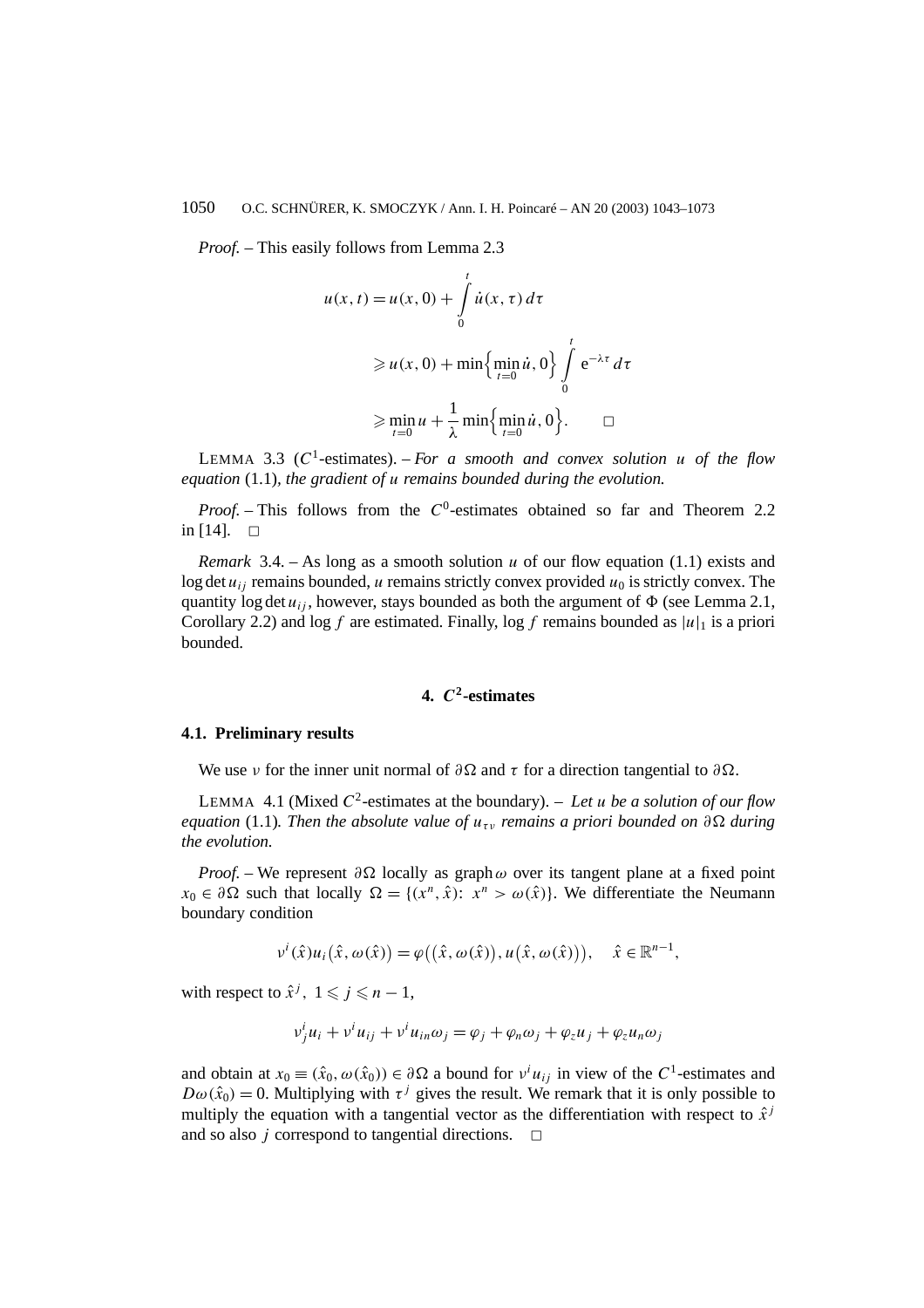LEMMA 4.2 (Double normal  $C^2$ -estimates at the boundary). – *For any solution of the flow equation* (1.1) *the absolute value of*  $u_{yy}$  *is a priori bounded from above on*  $\partial \Omega$ *.* (*uνν >* 0 *also follows from the strict convexity of a solution.*)

*Proof. –* We use methods known from the Dirichlet problem [15], where more details can be found and assume the same geometric situation as in the proof of Lemma 4.1 with  $x_0 \in \partial \Omega$ . From (1.1) we obtain

$$
\dot{u}_k = \Phi' u^{ij} u_{ijk} - \Phi'(\hat{f}_k + \hat{f}_z u_k + \hat{f}_{p_i} u_{ki})
$$

and define therefore

$$
Lw := \dot{w} - \Phi' u^{ij} w_{ij} + \Phi' \hat{f}_{p_i} w_i,
$$

where we evaluate the terms by using the function  $u$ . From the definition of  $L$  it is easy to see that for appropriate extensions of  $\nu$  and  $\varphi$ 

$$
\left|L(v^ku_k-\varphi(x,u))\right|\leqslant c\cdot\big(1+\operatorname{tr} u^{ij}\big),
$$

where – here and in the following –  $c$  is an a priori bounded positive constant that may change its value as necessary. We define  $\Omega_{\delta} := \Omega \cap B_{\delta}(x_0)$  for  $\delta > 0$  sufficiently small and set

$$
\vartheta := d - \mu d^2
$$

for  $\mu \gg 1$  sufficiently large where *d* denotes the distance from  $\partial \Omega$ . We will show that  $L\vartheta \geq \frac{\varepsilon}{3}\Phi'$  *tr*  $u^{ij}$  *for a small constant*  $\varepsilon > 0$  *(depending only on a positive lower bound* for the principal curvatures of  $\partial\Omega$ ) in  $\Omega_{\delta}$ .

$$
L\vartheta = -\Phi'u^{ij}d_{ij} + 2\mu\Phi'u^{ij}d_id_j + 2\mu\Phi'u^{ij}dd_{ij} + \Phi'\hat{f}_{pi}(d_i - 2\mu dd_i)
$$
  
\n
$$
\geq -\Phi'u^{ij}d_{ij} + 2\mu\Phi'u^{ij}d_id_j - c\mu d(1 + \text{tr}\,u^{ij}) - c.
$$

We use the strict convexity of  $\partial \Omega$ ,  $d_i \approx \delta_{in}$ ,  $|u^{kl}| \leq \text{tr } u^{ij}$ ,  $1 \leq k, l \leq n$ , and the inequality for arithmetic and geometric means

$$
L\vartheta \geq \varepsilon \Phi' \operatorname{tr} u^{ij} + \Phi' \mu u^{nn} - c\mu \delta (1 + \operatorname{tr} u^{ij}) - c
$$
  
 
$$
\geq \Phi' \frac{n}{3} (\det u^{ij})^{1/n} \cdot \varepsilon^{(n-1)/n} \cdot \mu^{1/n} + \frac{2}{3} \varepsilon \Phi' \operatorname{tr} u^{ij} - c\mu \delta (1 + \operatorname{tr} u^{ij}) - c. \quad (4.1)
$$

As det  $u^{ij}$  is a priori bounded from below by a positive constant in view of

$$
\det u^{ij} = (\det u_{ij})^{-1} = \exp(-\hat{f} - \Phi^{-1}(\dot{u})),
$$

we may choose  $\mu$  so large that the first term in (4.1) is greater than  $c + 1$ . For  $\delta \leq \frac{1}{c\mu} \min\{1, \frac{1}{3}\varepsilon\}$  we get

$$
L\vartheta \geqslant \frac{1}{3}\varepsilon \Phi' \operatorname{tr} u^{ij}
$$

and furthermore  $\vartheta \geq 0$  on  $\partial \Omega_{\delta}$  if we choose  $\delta$  smaller if necessary.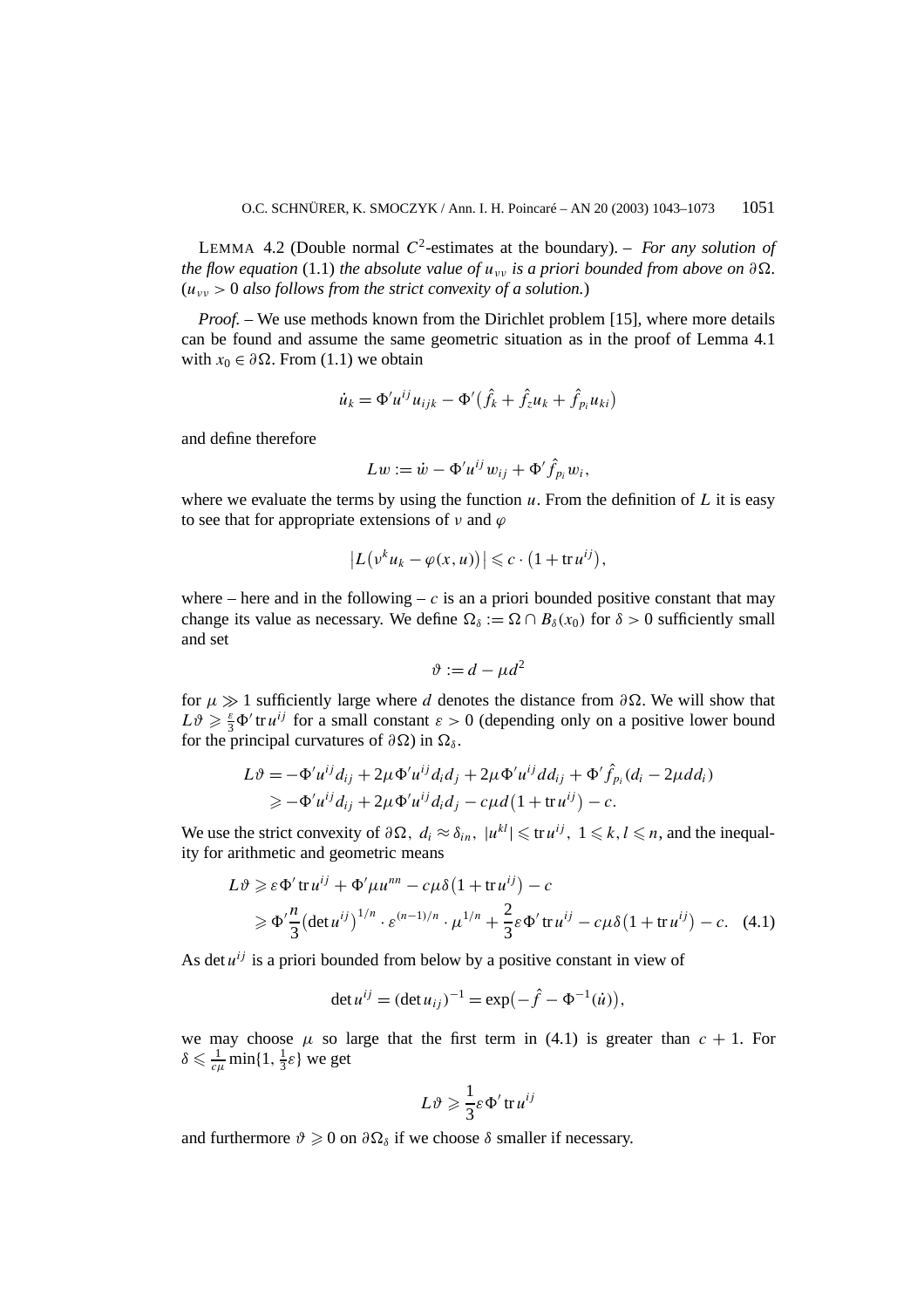For constants  $A, B > 0$  consider the function

$$
\Theta := A\vartheta + B|x - x_0|^2 \pm (v^i u_i - \varphi(x, u)) + l,
$$

where *l* is an affine linear function such that  $\Theta \geq 0$  for  $t = 0$  and  $l(x_0) = 0$ . We fix  $B \gg 1$ , get  $\Theta \ge 0$  on  $\partial \Omega_{\delta}$ , and deduce for  $A \gg B$  that  $L\Theta \ge 0$  as tr  $u^{ij}$  is bounded from below by a positive constant. The maximum principle yields  $\Theta \geq 0$  in  $\Omega_{\delta}$ . As  $\Theta(x_0) = 0$ we have  $\Theta_{\nu}(x_0) \ge 0$  which in turn gives immediately  $|u_{\nu\nu}| \le c$ .  $\Box$ 

*Remark* 4.3. – From Section 3 and the uniform estimates for *u*˙ we get for a fixed positive constant  $\mu_0$ 

$$
\min\{\det u_{ij}, f\} \geq \mu_0 > 0.
$$

According to [14] we obtain unique convex solutions  $\psi_{\rho} \in C^2(\overline{\Omega})$  for  $0 \le \rho \le 1$  of the boundary value problem

$$
\begin{cases} \det \psi_{ij} = \frac{1}{2}\mu_0 & \text{in } \Omega, \\ \psi_{\nu} = \varphi(x, \psi + \rho |x|^2) - 2\rho \langle x, \nu \rangle & \text{on } \partial \Omega \end{cases}
$$

such that  $|\psi_{\rho}|_{2,\overline{\Omega}} \leq c$  and  $\psi_{ij} \geq \lambda \delta_{ij}$  for positive constants independent of  $\rho$ . Fix  $\rho > 0$ sufficiently small such that  $\bar{\psi}_{\rho} = \psi_{\rho} + \rho |x|^2$  satisfies

$$
\det \bar{\psi}_{ij} < \mu_0 \quad \text{in } \Omega,
$$

where we dropped the index  $\rho$  as  $\rho$  is fixed now.

LEMMA 4.4. – *For*  $\bar{\psi}$  as constructed above,  $u \leq \bar{\psi}$  is valid during the evolution.

*Proof.* – The function  $\bar{\psi}$  satisfies the elliptic differential inequality

$$
\begin{cases} \det \bar{\psi}_{ij} < \mu_0 \quad \text{in } \Omega, \\ \bar{\psi}_v = \varphi(x, \bar{\psi}) & \text{on } \partial \Omega \end{cases}
$$

and the parabolic differential inequality

$$
\begin{cases} \dot{\bar{\psi}} > \Phi(\log \det \bar{\psi}_{ij} - \log \mu_0) & \text{in } \Omega \times [0, T), \\ \bar{\psi}_{\nu} = \varphi(x, \bar{\psi}) & \text{on } \partial \Omega \times [0, T) \end{cases}
$$

as  $\bar{\psi}$  is independent of *t*, so  $\dot{\bar{\psi}} = 0$ . Furthermore we have the following elliptic differential inequality

$$
\begin{cases} \det(u_0)_{ij} \ge \mu_0 & \text{in } \Omega, \\ (u_0)_v = \varphi(x, u_0) & \text{on } \partial \Omega \end{cases}
$$

and the parabolic differential inequality

$$
\begin{cases} \n\dot{u} = \Phi(\log \det u_{ij} - \hat{f}) \leq \Phi(\log \det u_{ij} - \log \mu_0) & \text{in } \Omega \times [0, T), \\ \n u_v = \varphi(x, u) & \text{on } \partial \Omega \times [0, T). \n\end{cases}
$$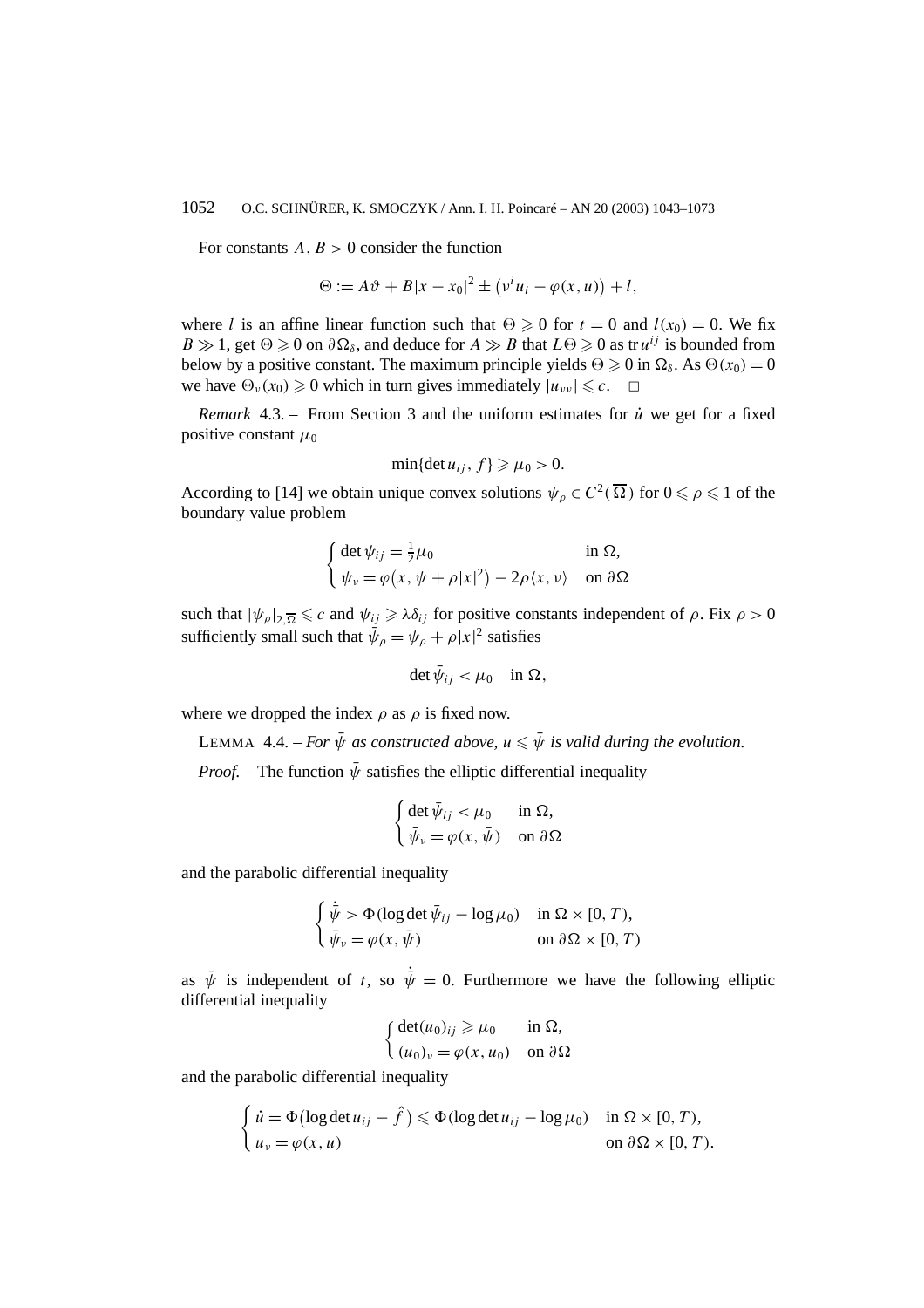We combine the elliptic differential inequalities and obtain by the mean value theorem with a positive definite matrix  $a^{ij}$  and a positive function  $C$ 

$$
\begin{cases} a^{ij}(u_0 - \bar{\psi})_{ij} > 0 & \text{in } \Omega, \\ (u_0 - \bar{\psi})_v = C \cdot (u_0 - \bar{\psi}) & \text{on } \partial \Omega, \end{cases}
$$

thus we obtain  $u = u_0 \leq \bar{\psi}$  for  $t = 0$  in view of the elliptic maximum principle. From the parabolic differential inequalities we get

$$
\begin{cases} \n\dot{u} - \dot{\bar{\psi}} < \tilde{a}^{ij} (u - \bar{\psi})_{ij} \quad \text{in } \Omega \times [0, T), \\ \n(u - \bar{\psi})_v = \tilde{C} \cdot (u - \bar{\psi}) & \text{on } \partial \Omega \times [0, T), \n\end{cases}
$$

so the parabolic maximum principle gives  $u \leq \bar{\psi}$  for all  $t \geq 0$ .  $\Box$ 

COROLLARY 4.5. – *For*  $\psi$  *as constructed above there exists a positive constant*  $\delta_0$ *such that*

$$
(\psi - u)_v \geq \delta_0 > 0.
$$

*Proof.* – As  $u \leq \bar{\psi}$  we deduce from the Neumann boundary condition

$$
\bar{\psi}_{\nu} - u_{\nu} = \varphi(x, \bar{\psi}) - \varphi(x, u) = \int_{0}^{1} \varphi_{z}(x, \tau \bar{\psi} + (1 - \tau)u) d\tau \cdot (\bar{\psi} - u),
$$

so  $(\bar{\psi} - u)_v \geq 0$ , and furthermore

$$
(\psi - u)_v = (\bar{\psi} - \rho |x|^2 - u)_v \ge -2\rho \langle x, v \rangle \ge \delta_0 > 0
$$

as  $\Omega$  is strictly convex and  $0 \in \Omega$ .  $\Box$ 

### **4.2. Interior estimates**

To establish a priori  $C^2$ -estimates everywhere, we proceed as in [14]. For the reader's convenience, however, we repeat the argument given there modified for the parabolic case. We may take *T* slightly smaller than the maximal time interval for which a solution exists. We define for  $(x, \xi, t) \in \overline{\Omega} \times S^{n-1} \times [0, T]$ 

$$
W(x, \xi, t) := \log w + \beta (u^i u_i + M(\psi - u)),
$$

where

$$
w(x,\xi,t) = u_{\xi\xi} - 2\langle \xi, v \rangle \left( \xi^i - \langle \xi, v \rangle v^i \right) \cdot \left( \varphi_i + \varphi_z u_i - u_k v_i^k \right)
$$
  
=  $u_{\xi\xi} + a^k u_k + b$ ,

and *v* is a smooth extension of the inner unit normal to  $\partial \Omega$  that vanishes outside a tubular neighborhood of  $\partial \Omega$ ;  $a^k$  and *b* depend only on *x* and *u*.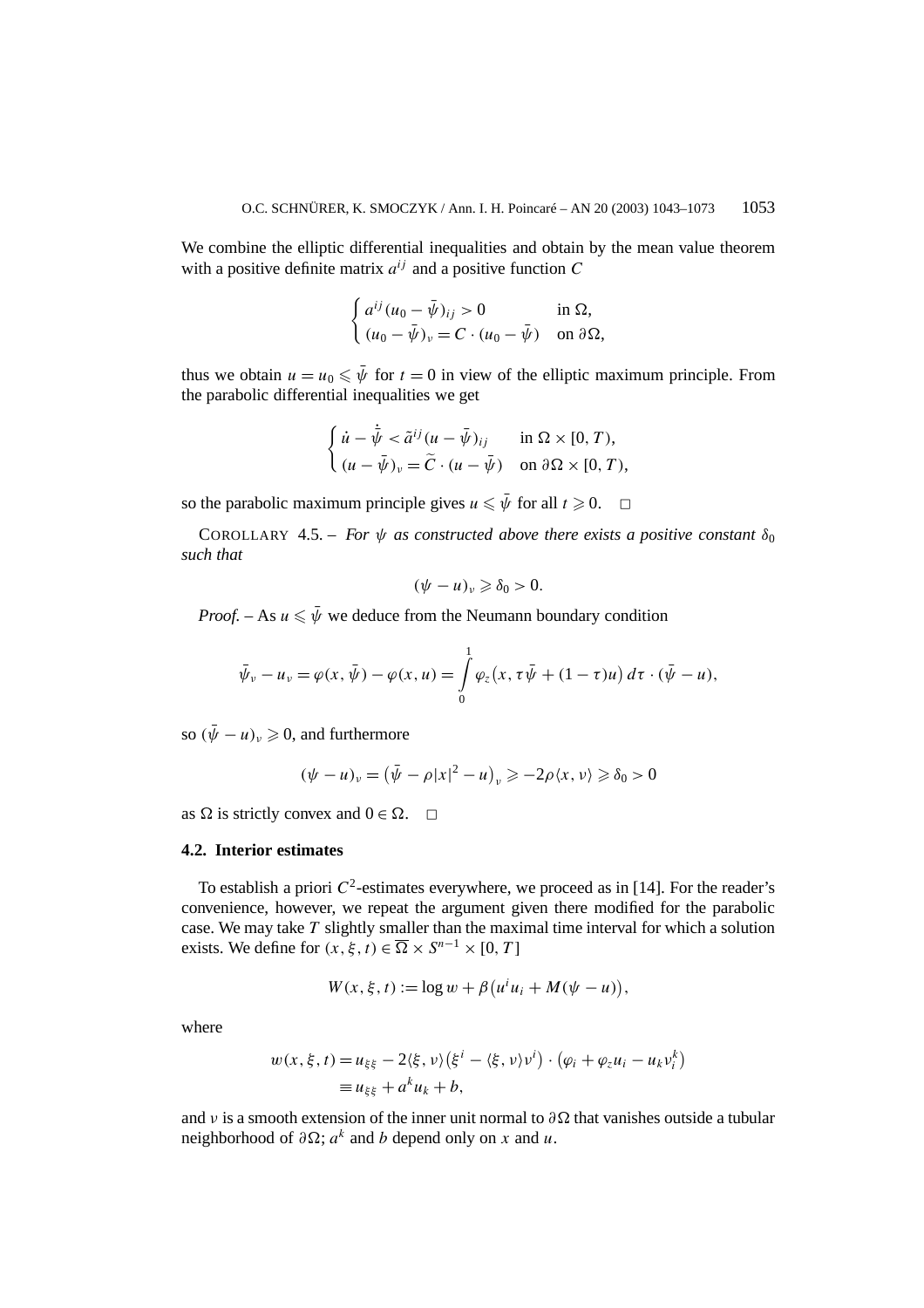LEMMA 4.6 (Interior  $C^2$ -estimates). – *For a solution of the flow equation* (1.1), *W attains its maximum over*  $\overline{\Omega} \times S^{n-1} \times [0, T]$  *at a boundary point, i.e., in*  $\partial \Omega \times S^{n-1} \times$ [0*, T* ]*, provided β M* 1 *are chosen large enough or* |*D*<sup>2</sup>*u*| *is a priori bounded by a constant determined by the*  $C^2$ -norm of  $u_0$  *and known or estimated quantities.* 

*Remark* 4.7. – More precisely we assume for the maximum of *W*  $w \ge 1$ ,  $c \le$  $\Phi' \frac{\lambda}{2}$  tr *u<sup>ij</sup>*, see (4.7), and furthermore (4.10), (4.11), where *ε* is determined just above (4.13) and  $\beta$  is determined directly below (4.13). This gives a possibility to calculate an upper bound of  $|D^2u|$  in view of the above a priori estimates, if the maximum of *W* is attained in  $\Omega \times S^{n-1} \times (0, T]$ .

*Proof of Lemma* 4.6*. –* We assume that *W* attains its maximum in the point  $(x_0, \xi_0, t_0) \in \Omega \times S^{n-1} \times (0, T]$  (but later on we write again  $\xi$  for simplicity) and *w* is positive in a neighborhood of  $x_0$ , so we calculate there

$$
W_i = \frac{w_i}{w} + 2\beta u^k u_{ki} + \beta M(\psi - u)_i,
$$
  
\n
$$
W_{ij} = \frac{w_{ij}}{w} - \frac{w_i w_j}{w^2} + 2\beta u^k u_{ki} + 2\beta u^k u_{kij} + \beta M(\psi - u)_{ij},
$$
  
\n
$$
\dot{W} = \frac{\dot{w}}{w} + 2\beta u^k \dot{u}_k + \beta M(\dot{\psi} - \dot{u}).
$$

We differentiate the flow equation twice

$$
\dot{u}_i = \Phi' u^{kl} u_{kli} - \Phi' D_i \hat{f}, \qquad (4.2)
$$

$$
\dot{u}_{\xi\xi} = \Phi' u^{ij} u_{ij\xi\xi} - \Phi' u^{ik} u^{jl} u_{ij\xi} u_{kl\xi} - \Phi' D_{\xi\xi} \hat{f} \n+ \Phi'' (u^{ij} u_{ij\xi})^2 - 2\Phi'' u^{ij} u_{ij\xi} D_{\xi} \hat{f} + \Phi'' (D_{\xi} \hat{f})^2 \n\leq \Phi' u^{ij} u_{ij\xi\xi} - \Phi' u^{ik} u^{jl} u_{ij\xi} u_{kl\xi} - \Phi' D_{\xi\xi} \hat{f},
$$
\n(4.3)

where we have used the concavity of  $\Phi$ . *D* indicates that the chain rule has not yet been applied to the respective terms.

As  $|u^k u_{k\nu}|$  is bounded on  $\partial \Omega$  we may fix *M* such that

$$
M\delta_0 \geqslant 2|u^k u_{k\nu}||_{\partial\Omega},\tag{4.4}
$$

where we use  $\delta_0$  as introduced in Corollary 4.5.

Now we restrict our attention to the point where the maximum is attained. We have there  $W_i = 0$ ,  $W_{ij} \leq 0$ ,  $\dot{W} \geq 0$  and  $\Phi' > 0$ , so we get

$$
0 \leq \dot{W} - \Phi' u^{ij} W_{ij} \leq \frac{\dot{w}}{w} - \Phi' \frac{1}{w} u^{ij} w_{ij} + \Phi' \frac{1}{w^2} u^{ij} w_i w_j
$$
  
+  $2\beta u^k \dot{u}_k - 2\beta \Phi' \Delta u - 2\beta \Phi' u^k u^{ij} u_{ijk} - \lambda \beta M \Phi' \operatorname{tr} u^{ij} + c\beta M$  (4.5)

with  $\lambda > 0$  as in Remark 4.3. We remark that *c* also depends on  $\Phi'$ . From (4.2) and (4.3) we get

$$
\dot{w} - \Phi' u^{ij} w_{ij} \leq \dot{u}_{\xi\xi} + a^k \dot{u}_k - \Phi' u^{ij} u_{\xi\xi ij} - \Phi' a^k u^{ij} u_{kij} + c \cdot (1 + \text{tr } u^{ij})
$$
  

$$
\leq -\Phi' u^{ik} u^{jl} u_{ij\xi} u_{kl\xi} - \Phi' D_{\xi\xi} \hat{f} + c \cdot (1 + |D^2 u| + \text{tr } u^{ij}). \quad (4.6)
$$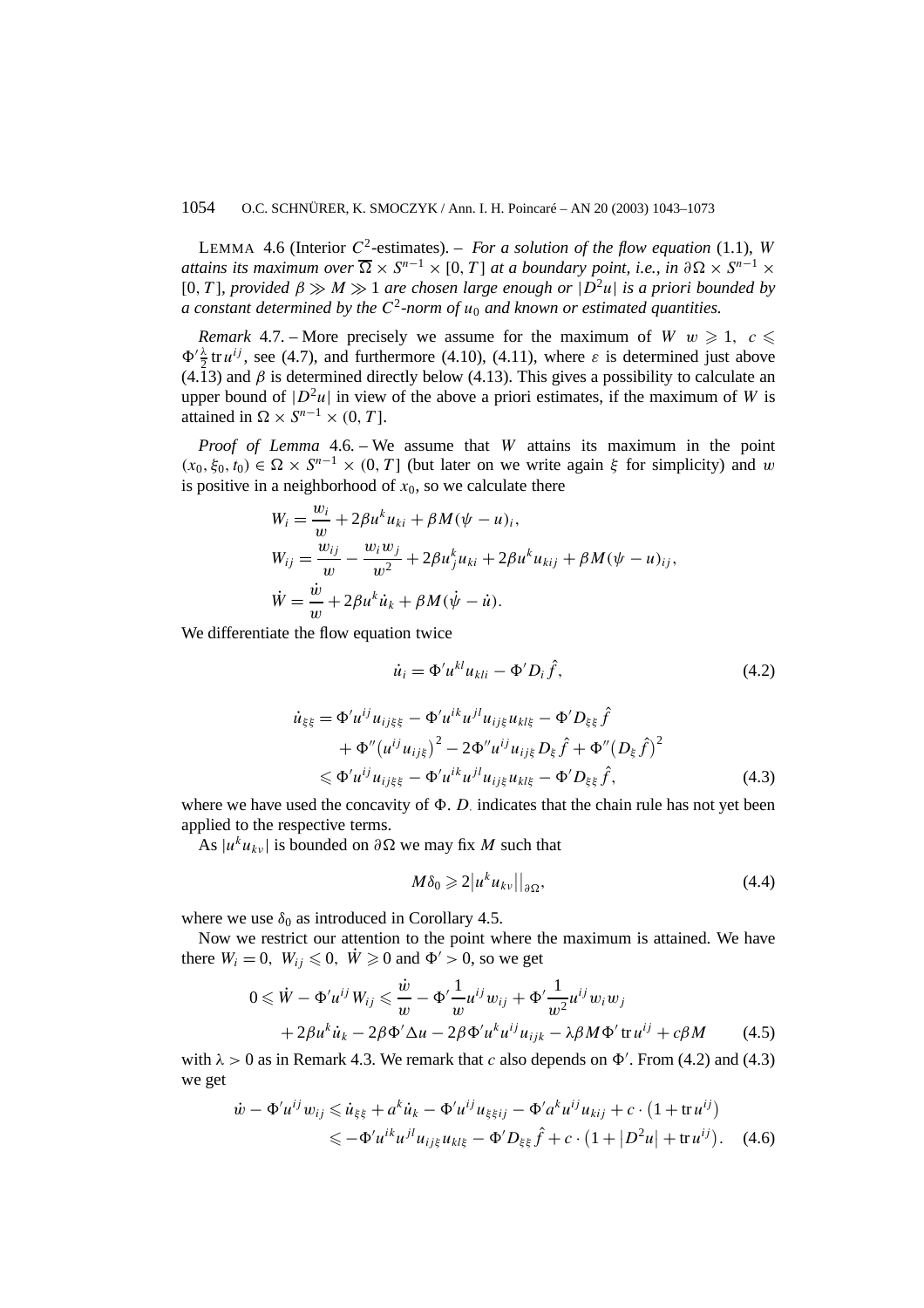We assume now that *W* is large in its maximum, more precisely  $c \leq \Phi' \frac{\lambda}{2} \text{tr } u^{ij}$ , combine  $(4.5)$  and  $(4.6)$  and take  $(4.2)$  into account

$$
0 \leqslant -\Phi'u^{ik}u^{jl}u_{ij\xi}u_{kl\xi} - \Phi'D_{\xi\xi}\hat{f} + \Phi'\frac{1}{w}u^{ij}w_iw_j - 2\beta w\Phi'u^kD_k\hat{f}
$$

$$
-2\beta w\Phi'\Delta u - \frac{\lambda}{2}\beta Mw\Phi'\operatorname{tr} u^{ij} + c \cdot (1 + |D^2u| + \operatorname{tr} u^{ij}). \tag{4.7}
$$

We consider the quantity  $u^{ij}w_iw_j$  separately and use Young's inequality for  $0 < \varepsilon < 1$ to be fixed later

$$
u^{ij}w_i w_j = u^{ij} (u_{\xi\xi i} + D_i a^k u_k + D_i b + a^k u_{ki}) (u_{\xi\xi j} + D_j a^l u_l + D_j b + a^l u_{lj})
$$
  
\n
$$
\equiv u^{ij} (u_{\xi\xi i} + B_i + a^k u_{ki}) (u_{\xi\xi j} + B_j + a^l u_{lj})
$$
  
\n
$$
\leq (1 + \varepsilon) u^{ij} u_{\xi\xi i} u_{\xi\xi j} + \frac{2}{\varepsilon} u^{ij} B_i B_j + \frac{2}{\varepsilon} u^{ij} u_{kj} a^k u_{li} a^l + u^{ij} B_i B_j + 2B_i a^i + a^i a^j u_{ij}
$$
  
\n
$$
\leq (1 + \varepsilon) u^{ij} u_{\xi\xi i} u_{\xi\xi j} + \frac{c}{\varepsilon} (1 + |D^2 u| + \text{tr} u^{ij}).
$$
\n(4.8)

On the other hand we get in view of  $W_i = 0$ 

$$
u^{ij}w_iw_j \leq c\beta^2 w^2 (1+|D^2u|+ \text{tr}\, u^{ij}),\tag{4.9}
$$

where *c* depends on the constant *M* fixed above.

We assume that  $u_{\xi\xi}$  and the greatest eigenvalue of  $u_{ij}$  at  $x_0$ ,  $u_{\eta\eta}$ , are nearly as large as *w*, more precisely

$$
0 < \frac{1}{1+\varepsilon} \leqslant \frac{u_{\eta\eta}}{w} \leqslant 1+\varepsilon,\tag{4.10}
$$

and for later use

$$
1 \leq u_{\xi\xi}, \qquad 1 \leq |D^2 u|, \qquad \frac{1}{2}|D^2 u| \leq w \leq 2|D^2 u|, \tag{4.11}
$$

so we get for  $0 < \varepsilon \ll 1$  in view of (4.8) and (4.9)

$$
\frac{1}{w}u^{ij}w_i w_j = (1 - 3\varepsilon)\frac{1}{w}u^{ij}w_i w_j + 3\varepsilon\frac{1}{w}u^{ij}w_i w_j
$$
\n
$$
\leq u^{\eta\eta}u^{ij}u_{\xi\xi i}u_{\xi\xi j} + \frac{c}{\varepsilon w}(1 + |D^2u| + \text{tr}u^{ij}) + c\varepsilon\beta^2 w(1 + |D^2u| + \text{tr}u^{ij}). \quad (4.12)
$$

We calculate for  $-D_{\xi\xi}\hat{f} - 2\beta w u^k D_k\hat{f}$  in view of  $W_i = 0$ 

$$
-\Phi' D_{\xi\xi} \hat{f} - 2\beta \Phi' w u^k D_k \hat{f}
$$
  
\$\leq -\Phi' \hat{f}\_{p\_k} u\_{k\xi\xi} - 2\beta \Phi' w u^k \hat{f}\_{p\_i} u\_{ik} + c\beta (1 + |D^2 u|) + c(1 + |D^2 u|^2)\$  
\$\leq c\beta (1 + |D^2 u|) + c(1 + |D^2 u|^2),\$

where it is important to notice that the  $2\beta w \hat{f}_{p_i} u^k u_{ki}$ -terms cancel. We plug this estimate and (4.12) in (4.7)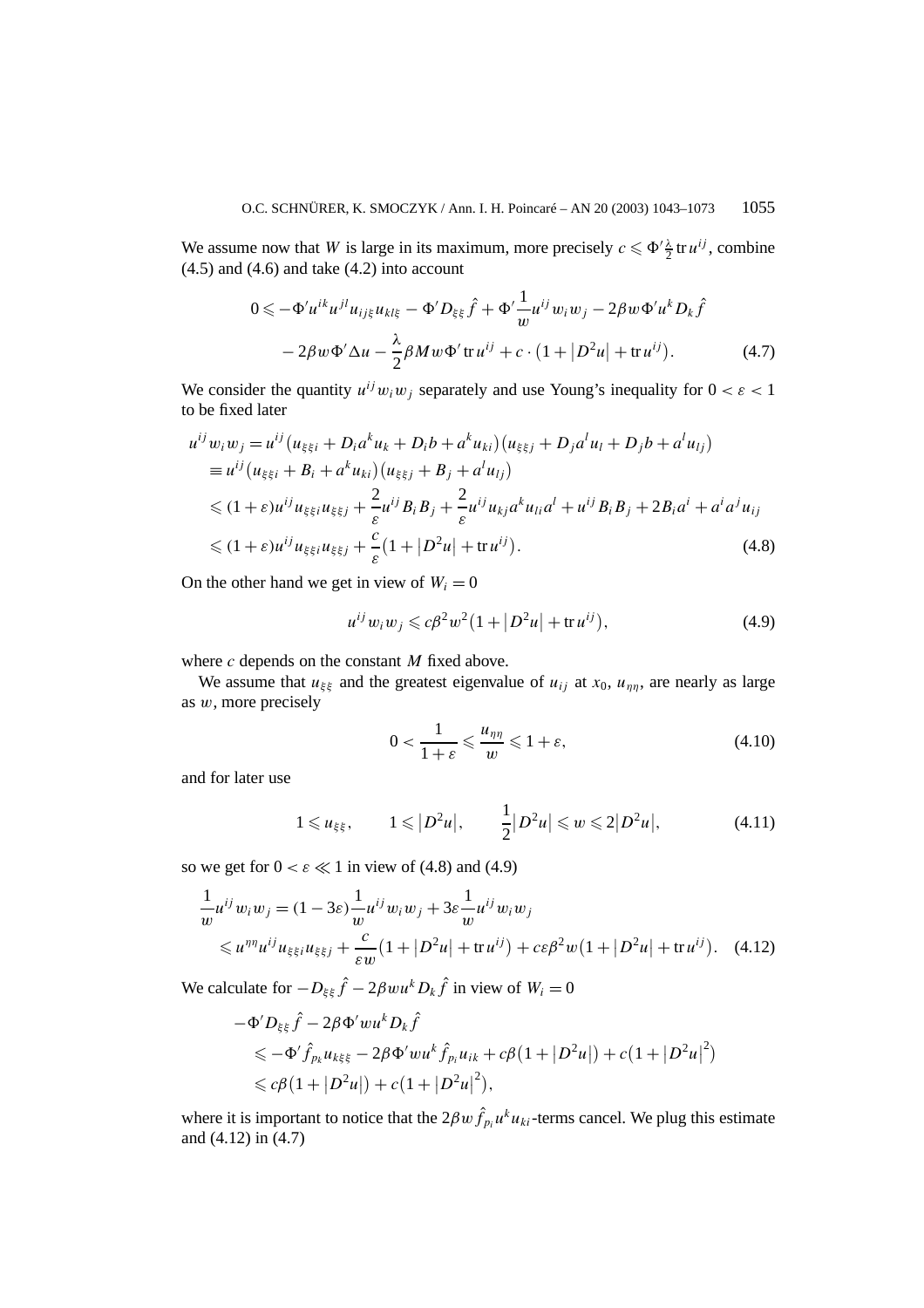1056 O.C. SCHNÜRER, K. SMOCZYK / Ann. I. H. Poincaré – AN 20 (2003) 1043–1073

$$
0 \leq -\Phi' u^{ik} u^{jl} u_{ij\xi} u_{kl\xi} + \Phi' u^{\eta \eta} u^{ij} u_{\xi\xi i} u_{\xi\xi j} - 2\beta w \Phi' \Delta u - \frac{\lambda}{2} w \beta M \Phi' \operatorname{tr} u^{ij} + \frac{c}{\varepsilon w} (1 + |D^2 u| + \operatorname{tr} u^{ij}) + c \varepsilon \beta^2 w (1 + |D^2 u| + \operatorname{tr} u^{ij}) + c\beta (1 + |D^2 u|) + c (1 + |D^2 u|^2 + \operatorname{tr} u^{ij}).
$$

The sum of the first two terms is known to be nonpositive, see, e.g., [14]. We choose  $\varepsilon = 1/\beta^2$ , so we obtain

$$
0 \leq -2\Phi' \beta |D^2 u|^2 - \frac{\lambda}{2} |D^2 u| \beta M \Phi' \operatorname{tr} u^{ij} + c\beta^2 (|D^2 u| + \operatorname{tr} u^{ij}) + c|D^2 u| \cdot (|D^2 u| + \operatorname{tr} u^{ij}).
$$
 (4.13)

If we fix *β* sufficiently large, it is easy to see that  $|D^2u|(x_0, t_0)$  has to be a priori bounded by a constant.  $\square$ 

## **4.3. Remaining boundary estimates**

The proof of the tangential  $C^2$ -estimates at the boundary can be carried out as in [14]. There, however, the authors only mention that this estimate can be obtained similar as at the beginning of Section 3 there. So we repeat the argument for readers not familiar with [14].

Before stating the lemma we wish to point out that it is in general not true that  $\xi_0$  is a direction tangential to  $\partial \Omega$  when *W* attains its maximum at  $(x_0, \xi_0, t_0) \in \partial \Omega \times S^{n-1} \times$ *(*0*, T* ].

LEMMA 4.8. – *The second derivatives of a solution u of our flow equation* (1.1) *are a priori bounded in*  $\overline{\Omega} \times [0, T]$ *.* 

*Proof. –* In view of Lemmas 4.2 and 4.6 we may assume without loss of generality that *W* attains its maximum at a point  $(x, \xi, t) \in \partial \Omega \times S^{n-1} \times (0, T)$  with  $\xi \neq \nu$  and distinguish two cases.

(i) *tangential*: If  $\xi$  is tangential to  $\partial \Omega$ , we differentiate

$$
v^i u_i = \varphi(x, u)
$$

with respect to tangential directions under the assumptions stated in the proof of Lemma 4.1 and get in view of  $D\omega(\hat{x}_0) = 0$ 

$$
\begin{aligned} v_{\xi\xi}^i u_i + 2v_{\xi}^i u_{i\xi} + v^i u_{i\xi\xi} + v^i u_{in} \omega_{\xi\xi} \\ &= \varphi_{\xi\xi} + \varphi_n \omega_{\xi\xi} + 2\varphi_{z\xi} u_{\xi} + \varphi_{zz} u_{\xi} u_{\xi} + \varphi_z u_{\xi\xi} + \varphi_z u_n \omega_{\xi\xi}, \end{aligned}
$$

so we obtain

$$
u_{\nu\xi\xi} \ge -2\nu_{\xi}^{i}u_{i\xi} + \varphi_{z}u_{\xi\xi} - c \ge \varphi_{z}u_{\xi\xi} - c \tag{4.14}
$$

as  $\partial\Omega$  is strictly convex. On the other hand the maximality of *W* at *x* gives  $0 \geq W_{\nu}$ ,

$$
0 \geq u_{\xi\xi\nu} - c + w\beta \left(2u^i u_{i\nu} + M(\psi - u)_{\nu}\right)
$$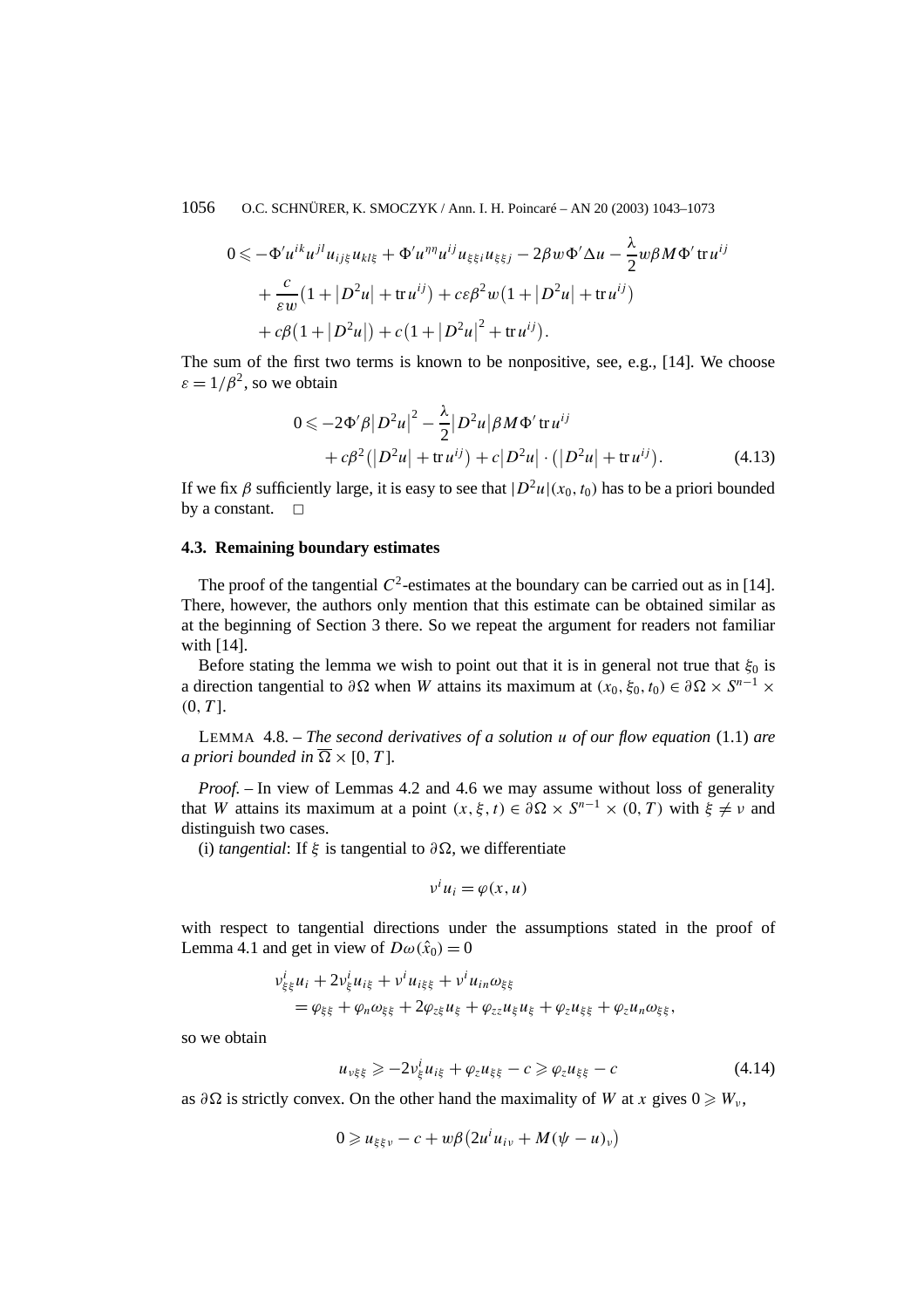and furthermore using (4.4) and Corollary 4.5

$$
0\geqslant u_{\xi\xi\nu}-c,
$$

so we obtain in view of (4.14) and  $\varphi_z \geq c_\varphi > 0$  the desired estimate  $u_{\xi\xi} \leq c$ .

(ii) *non-tangential*: If *ξ* is neither tangential nor normal we need the tricky choice of *w* in [14]. We find  $0 < \alpha < 1$  and a tangential direction  $\tau$  such that

$$
\xi = \alpha \tau + \sqrt{1 - \alpha^2} \nu.
$$

We rewrite *w* as

$$
w(x,\xi) = u_{\xi\xi} - 2\alpha\sqrt{1 - \alpha^2} \,\tau^i \big(\varphi_i + \varphi_z u_i - u_k v_i^k\big) = u_{\xi\xi} - 2\alpha\sqrt{1 - \alpha^2} \,u_{\tau\nu}
$$

in view of the differentiated Neumann boundary condition, so we see that

$$
u_{\xi\xi} = \alpha^2 u_{\tau\tau} + (1 - \alpha^2)u_{\nu\nu} + 2\alpha\sqrt{1 - \alpha^2}u_{\tau\nu}
$$
  
=  $\alpha^2 u_{\tau\tau} + (1 - \alpha^2)u_{\nu\nu} - w(x, \xi) + u_{\xi\xi}$ 

and obtain in view of the maximality of *W* and the fact that  $W - \log w$  is independent of  $\xi$  and  $w(x, \tau) = u_{\tau\tau}$ ,  $w(x, v) = u_{\nu\nu}$ 

$$
w(x, \tau) \leq w(x, \xi),
$$
  
\n
$$
w(x, \xi) = \alpha^2 u_{\tau\tau} + (1 - \alpha^2) u_{\nu\nu} = \alpha^2 w(x, \tau) + (1 - \alpha^2) w(x, \nu)
$$
  
\n
$$
\leq \alpha^2 w(x, \xi) + (1 - \alpha^2) w(x, \nu).
$$

Therefore  $w(x, \xi) \leq w(x, v)$  gives the upper bound  $u_{\xi\xi} \leq c$  proving the statement.  $\Box$ 

In the following sections we consider the second boundary value problem. In Section 10 we will come back to Neumann boundary conditions. Sections 5 to 9 will not be used for the proof of Theorem 1.1.

### **5. Legendre transformation and Hessian functions**

We introduce some classes of Hessian functions similar to [8,15]. A slightly different class of Hessian functions is considered in [17].

Let  $\Gamma_+ \subset \mathbb{R}^n$  be the open positive cone and  $F \in C^\infty(\Gamma_+) \cap C^0(\overline{\Gamma}_+)$  a symmetric function satisfying the condition

$$
F_i = \frac{\partial F}{\partial \lambda^i} > 0;
$$

then, *F* can also be viewed as a function defined on the space of symmetric, positive definite matrices  $Sym^+(n)$ , for, let  $(u_{ij}) \in Sym^+(n)$  with eigenvalues  $\lambda_i$ ,  $1 \leq i \leq n$ , then define *F* on  $Sym^+(n)$  by

$$
F(u_{ij})=F(\lambda_i).
$$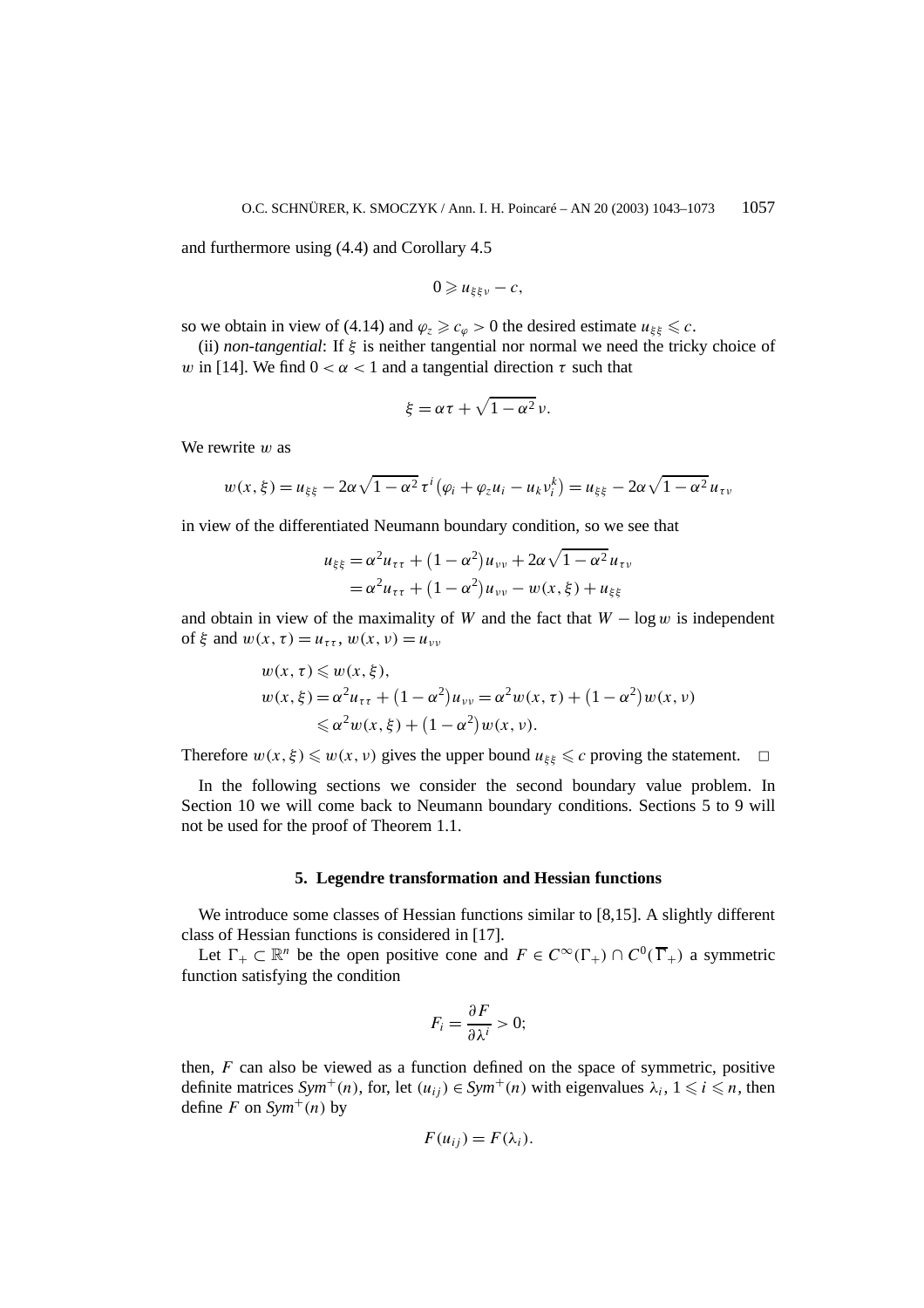We have  $F \in C^{\infty}(Sym^+) \cap C^0(\overline{Sym^+})$ . If we define

$$
F^{ij} = \frac{\partial F}{\partial u_{ij}},
$$

then we get in an appropriate coordinate system

$$
F^{ij}\xi_i\xi_j = \frac{\partial F}{\partial \lambda_i} |\xi^i|^2 \quad \forall \xi \in \mathbb{R}^n,
$$

and  $F^{ij}$  is diagonal, if  $u_{ij}$  is diagonal. We define furthermore

$$
F^{ij,kl} = \frac{\partial^2 F}{\partial u_{ij} \partial u_{kl}}
$$

DEFINITION 5.1. – *A Hessian function F is said to be of the class (K), if*

$$
F \in C^{\infty}(\Gamma_+) \cap C^0(\overline{\Gamma}_+),\tag{5.1}
$$

*.*

$$
F \text{ is symmetric,} \tag{5.2}
$$

*F* is positive homogeneous of degree  $d_0 > 0$ ,

$$
F_i = \frac{\partial F}{\partial \lambda_i} > 0 \quad \text{in } \Gamma_+, \tag{5.3}
$$

$$
F|_{\partial\Gamma_+}=0,\t\t(5.4)
$$

*and*

$$
F^{ij,kl}\eta_{ij}\eta_{kl}\leqslant F^{-1}\big(F^{ij}\eta_{ij}\big)^2-F^{ik}\tilde{u}^{jl}\eta_{ij}\eta_{kl}\quad\forall\eta\in Sym,
$$

*where*  $(\tilde{u}^{ij})$  *denotes the inverse of*  $(u_{ij})$ *, or, equivalently, if we set*  $\hat{F} = \log F$ *,* 

$$
\widehat{F}^{ij,kl}\eta_{ij}\eta_{kl}\leqslant-\widehat{F}^{ik}\widetilde{u}^{jl}\eta_{ij}\eta_{kl}\quad\forall\eta\in Sym,
$$

*where*  $F$  *is evaluated at*  $(u_{ii})$ *.* 

If *F* satisfies

$$
\exists \varepsilon_0 > 0: \quad \varepsilon_0 F \operatorname{tr} u_i^j \leqslant F^{ij} u_{ik} u_j^k
$$

for any  $(u_{ij}) \in Sym^+$ , where the index is lifted by means of the Kronecker-delta, then we indicate this by using an additional star,  $F \in (K^{\star})$ .

The class of Hessian functions *F* which fulfill, instead of the homogeneity condition, the following weaker assumption

$$
\exists \delta_0 > 0: \quad 0 < \frac{1}{\delta_0} F \leqslant \sum_i F_i \lambda_i \leqslant \delta_0 F
$$

is denoted by an additional tilde,  $F \in (\widetilde{K})$  or  $F \in (\widetilde{K}^{\star})$ .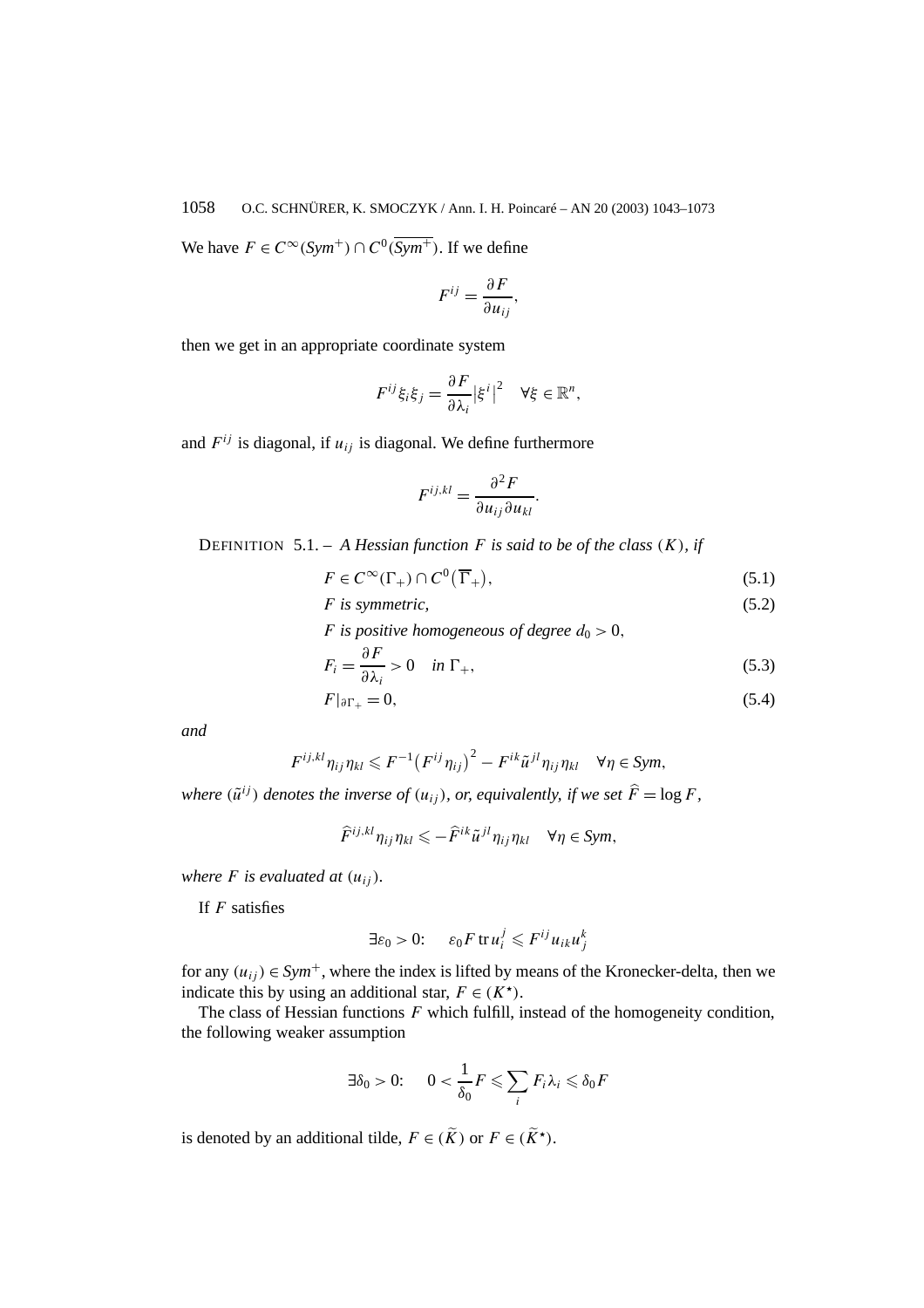A Hessian function *F* which satisfies for any  $\varepsilon > 0$ 

$$
F(\varepsilon, ..., \varepsilon, R) \to +\infty
$$
, as  $R \to +\infty$ ,

or equivalently

$$
F(1,\ldots,1,R)\to+\infty,\quad\text{as }R\to+\infty,
$$

in the homogeneous case, a condition similar to an assumption in [2], is said to be of the class *(CNS)*.

*Example* 5.2. – We mention examples of Hessian functions of the class  $(\widetilde{K}^*)$  as given in [8,15].

Let  $H_k$  be the  $k$ -th elementary symmetric polynomials,

$$
H_k(\lambda_i) := \sum_{1 \le i_1 < \dots < i_k \le n} \lambda_{i_1} \dotsm \lambda_{i_k}, \quad 1 \le k \le n,
$$
\n
$$
\sigma_k := (H_k)^{1/k}
$$
\n
$$
(5.5)
$$

the respective Hessian functions homogeneous of degree 1 and define furthermore

$$
\tilde{\sigma}_k(\lambda_i) := \frac{1}{\sigma_k(\lambda_i^{-1})} \equiv (S_{n,n-k})^{1/k}.
$$

The functions  $S_{n,k}$  belong to the class  $(K)$  for  $1 \leq k \leq n - 1$  and  $H_n$  belongs to the class  $(K^{\star}).$ 

Furthermore, see [8],

$$
F := H_n^{a_0} \cdot \prod_{i=1}^N F_{(i)}^{a_i}, \quad a_i > 0,
$$
\n(5.6)

belongs to the class  $(\widetilde{K}^*)$  provided  $F_{(i)} \in (\widetilde{K})$ , and we may even allow  $F_{(i)} \neq 0$  on  $\partial \Gamma_+$ .

An additional construction gives inhomogeneous examples [15]. Let *F* be as in (5.6),  $\eta \in C^{\infty}(\mathbb{R}_{\geqslant 0})$  and  $c_{\eta} > 0$  such that

$$
0<\frac{1}{c_\eta}\leqslant \eta\leqslant c_\eta,\quad \eta'\leqslant 0,
$$

then

$$
\widetilde{F}(\lambda_i) := F\left(\exp\left(\int\limits_1^{\lambda_i} \frac{\eta(\tau)}{\tau} d\tau\right)\right)
$$

belongs to the class  $(\widetilde{K}^{\star})$ .

Important properties of the class  $(\widetilde{K}^{\star})$  for the a priori estimates of the second derivatives of *u* at the boundary are stated in the following lemmata.

LEMMA 5.3. – Let  $F \in (\widetilde{K}^{\star})$ , then for fixed  $\varepsilon > 0$ 

$$
F(\varepsilon, \ldots, \varepsilon, R) \to \infty \quad \text{as } R \to \infty,
$$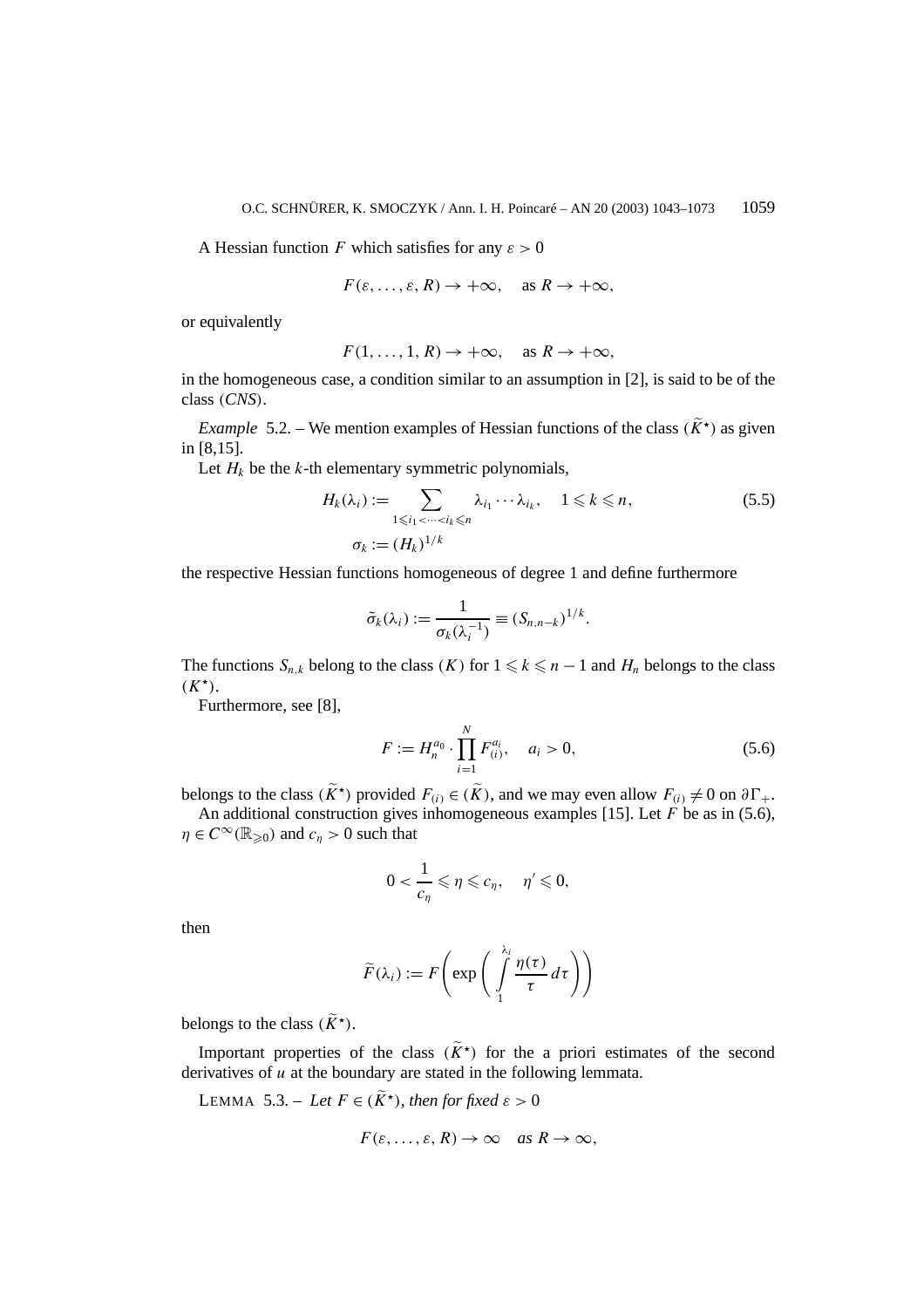*i.e.,*  $(K^{\star}) \subset (K) \cap (CNS)$ *, moreover, when*  $F \in (K) \cap (CNS)$ *,* 0 <  $\frac{1}{c} \leqslant F \leqslant c$ *, and* 

 $0 < \lambda_1 \leqslant \cdots \leqslant \lambda_n,$ 

*then the following three conditions are equivalent*

$$
\lambda_1 \to 0, \quad \lambda_n \to \infty, \quad \text{tr } F^{ij} \to \infty.
$$

*Proof.* – We refer to [15].  $\Box$ 

For the dual functions we have a similar lemma.

LEMMA 5.4. – Let  $F \in (\widetilde{K}^{\star})$ ,

$$
0<\lambda_1\leqslant\cdots\leqslant\lambda_n,
$$

*and*  $0 < \frac{1}{c} \leqslant F \leqslant c$ . Then the following three conditions are equivalent

$$
\lambda_1 \to 0, \quad \lambda_n \to \infty, \quad \text{tr } F^{*ij} \to \infty,
$$

*where F*<sup>∗</sup> *is defined by*

$$
F^*(\lambda_i) = \frac{1}{F(1/\lambda_i)}
$$

*.*

*Proof.* – We have  $F_1 \geqslant \cdots \geqslant F_n > 0$ , see [9,17], so we get in view of the definition of *F*<sup>∗</sup>

$$
F_i^*(\lambda_1,\ldots,\lambda_n)=\frac{F_i(1/\lambda_i)}{F^2}\cdot\frac{1}{\lambda_i^2}.
$$

Thus  $F_1^* \to \infty$  as  $\lambda_1 \to 0$  gives the result and  $\lambda_n \to \infty$  forces  $\lambda_1 \to 0$  in view of Lemma 5.3. To get tr  $F^{*ij} \to \infty$ ,  $\lambda$  has to leave any compact subset of  $\Gamma_+$ .  $\Box$ 

LEMMA 5.5. − *Let*  $F \in (\widetilde{K}) \cap (CNS)$ *. Then*  $F^*$  *as defined above satisfies* (5.1)–(5.4) *and*  $F^* \in (CNS)$ *. For*  $F = (S_{n,k})^{1/(n-k)}$ ,  $1 \leq k \leq n-1$ *, and obviously, see Lemma* 5.3*, also for*  $F \in (\widetilde{K}) \cap (CNS)$  *we have for any*  $\varepsilon > 0$ 

$$
\sum_{i} F_{i} \lambda_{i}^{2} \leqslant \left( c(\varepsilon) + \varepsilon \cdot |\lambda| \right) \cdot \sum_{i} F_{i}, \tag{5.7}
$$

*provided*  $0 < \frac{1}{c} \leqslant F \leqslant c$ .

*Proof.* – See [17].  $\Box$ 

Instead of Lemma 5.4 we get the following weaker result for  $S^*_{n,n-k}$ .

 $\text{LEMMA } 5.6. - \text{ Let } F = (S_{n,n-k})^* = H_k, \ 1 \leq k \leq n-1, \text{ and assume } 0 < \frac{1}{c} \leq F \leq c$ *and*

$$
0<\lambda_1\leqslant\cdots\leqslant\lambda_n,
$$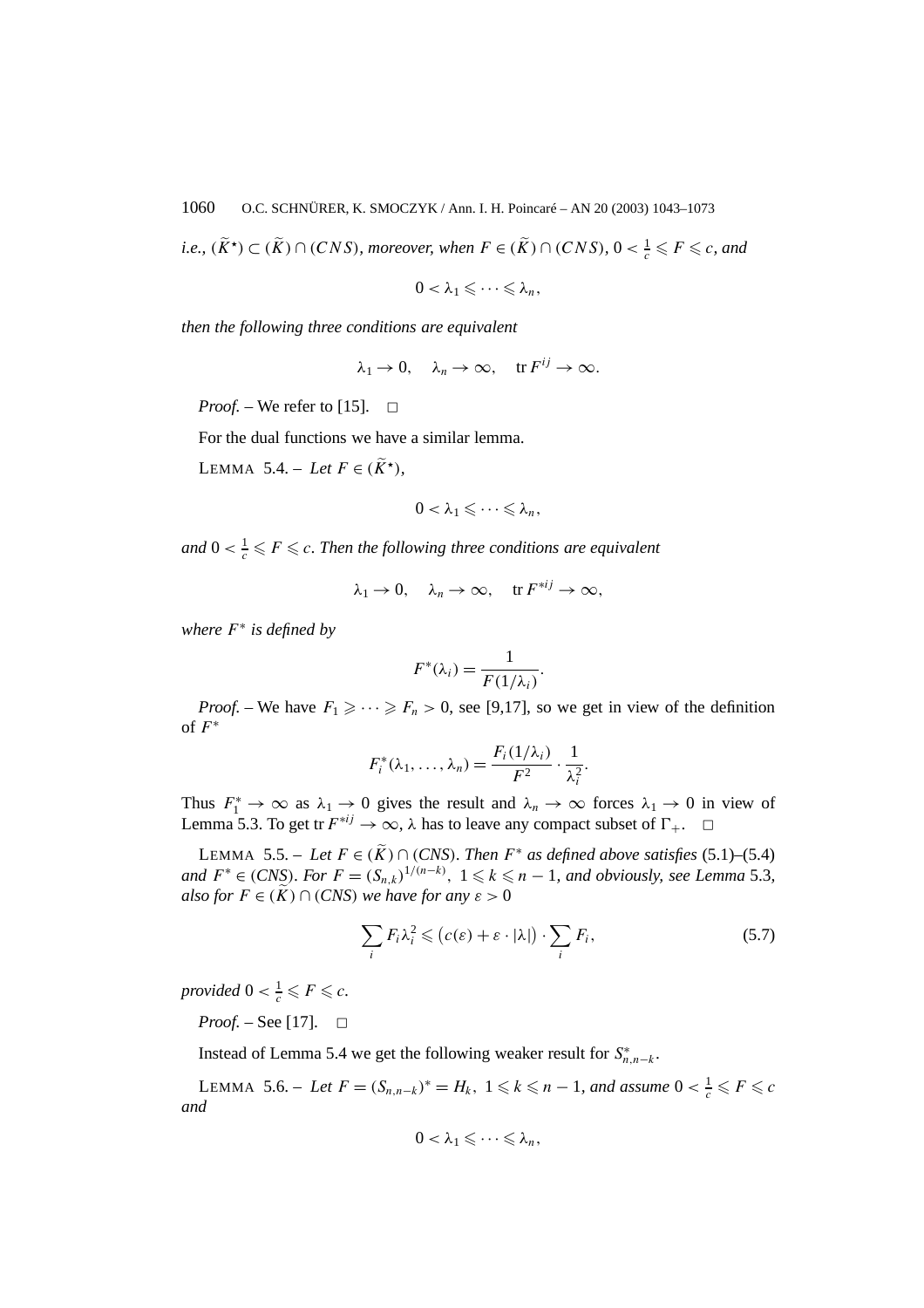*then*

$$
F_1 \geqslant \cdots \geqslant F_n > 0.
$$

*Moreover, at least one of the following conditions is fulfilled*

$$
F_n \geqslant \frac{1}{c} > 0 \tag{5.8}
$$

*or*

$$
\text{tr } F^{ij} \to \infty.
$$

*Proof.* – The first inequality and the case  $k = 1$  are obviously true. If  $0 < \frac{1}{c} \le$  $\lambda_{n-k+1} \leq \cdots \leq \lambda_n$ , then  $F_n \geq \frac{1}{c} > 0$ . If  $\lambda_{n-k+1} \to 0$ , then  $\lambda_n \to \infty$  as  $\lambda_{n-k+1} \cdots \lambda_n \geq$  $\frac{1}{c} \cdot H_k \geqslant \frac{1}{c} > 0$ , so

$$
(H_k)_1 \geqslant \cdots \geqslant (H_k)_{n-k+1} \geqslant \lambda_{n-k+2} \cdots \lambda_n = \frac{1}{\lambda_{n-k+1}} \cdot \lambda_{n-k+1} \cdots \lambda_n
$$

$$
\geqslant \frac{1}{\lambda_{n-k+1}} \cdot \frac{1}{c} \cdot H_k \geqslant \frac{1}{\lambda_{n-k+1}} \cdot \frac{1}{c} \to \infty. \qquad \Box
$$

By direct calculations we obtain the following

LEMMA 5.7. – If *u* is a strictly convex  $C^2$ -solution of (1.9), then the Legendre *transform of u,*  $u^*$ :  $\Omega^* \times [0, T) \rightarrow \mathbb{R}$ *, defined by* 

$$
u^*(y, t) := x^i u_i(x, t) - u(x, t) \equiv x^i y_i - u, \quad y^i = u^i(x, t)
$$

*satisfies the evolution equation*

$$
\begin{cases} \n\dot{u}^* = \hat{F}^*(D^2 u^*) - \log g^*(y, u^*, Du^*) & \text{in } \Omega^* \times [0, T), \\ \n\frac{D u^*(\Omega^*)}{u^*|_{t_0} = u_0^*} & \text{in } \Omega^*, \n\end{cases}
$$

*where*  $u_0^*$  *is defined similarly as*  $u^*$ ,

$$
F^*(\lambda_i) = \frac{1}{F(1/\lambda_i)},
$$

*and*

$$
g^*(y, z^*, q^*) := \frac{1}{g(q^*, y^i q_i^* - z^*, y)}
$$

*and the time derivative of u*<sup>∗</sup> *is taken with y fixed.*

# **6. Strict obliqueness**

LEMMA 6.1. – *As long as a solution as in Theorem* 1.4 *exists, our boundary condition is strictly oblique, i.e.,*

$$
\langle v(x), v^*(Du(x,t))\rangle > 0, \quad x \in \partial\Omega,
$$
\n(6.1)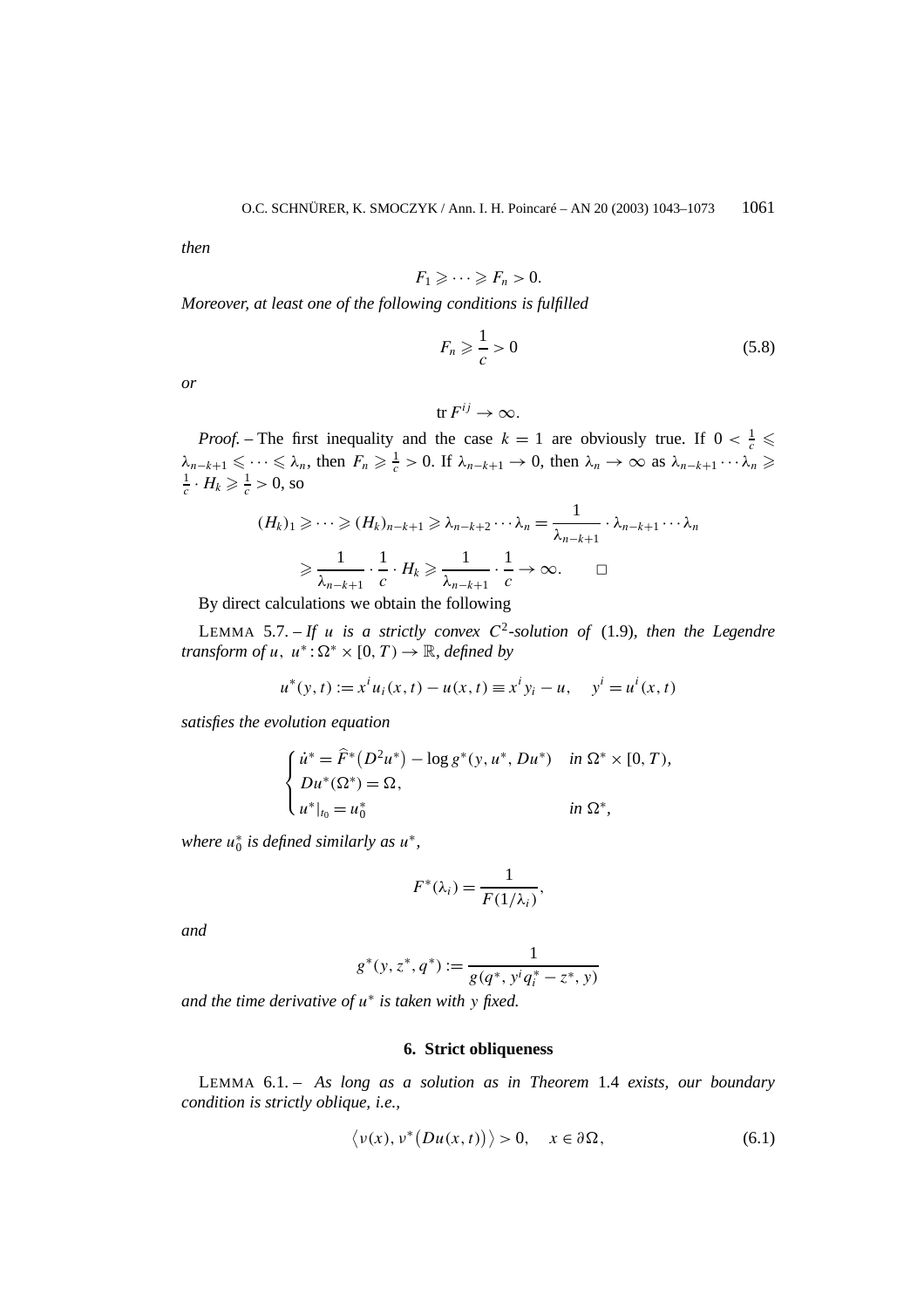*where v* and  $v^*$  *denote the inner unit normals of*  $\Omega$  *and*  $\Omega^*$ *, respectively.* 

*Proof. –* To prove (6.1) we use

$$
v^{i}(x)\cdot v_{i}^{*}(Du(x,t))=v^{i}\cdot h_{p_{i}}(Du(x,t)).
$$

As  $h(Du)$  is positive in  $\Omega$  and vanishes on  $\partial\Omega$ , we get on  $\partial\Omega$  for  $\tau$  orthogonal to *v* 

$$
h_{p_k}u_{k\tau}=0, \qquad h_{p_k}u_{k\nu}\geqslant 0. \tag{6.2}
$$

Thus we see from

$$
h_{p_k} v^k = h_{p_k} u_{ki} u^{ij} v_j = h_{p_k} u_{kv} \cdot u^{vv} \geq 0
$$
 (6.3)

that the quantity whose positivity we wish to show is at least nonnegative.

We compute in view of (6.2) and (6.3) on *∂*

$$
(h_{p_k}v^k)^2 = u^{vv}h_{p_k}u_{kv}u^{vv}u_{vl}h_{p_l} = u^{vv}h_{p_k}u_{ki}u^{ij}u_{jl}h_{p_l} = u^{vv}u_{kl}h_{p_k}h_{p_l},
$$

so we deduce the positivity of the quantity considered.  $\Box$ 

# **7.**  $\dot{u}$ **-** and  $C^0$ **-estimates**

*Remark* 7.1 (*u*˙*-estimates*). – The results of Section 2 hold also for the flow (1.9), as in both cases, the flow equation is parabolic and the boundary condition is strictly oblique.

If condition (1.12) is fulfilled, uniform  $C^0$ -a priori estimates follow immediately by integrating the estimate in Lemma 2.3, see also Lemma 3.2. In the case of condition (1.13), the positivity of  $\dot{u}$ , Lemma 2.4, gives a lower bound for  $u$ . So it remains to establish an upper bound for *u* in the case  $\dot{u} \ge 0$ .

LEMMA 7.2. – *A solution u of our flow equation* (1.9) *is uniformly bounded.*

*Proof.* – The concavity of  $\hat{F}(\cdot)$  gives the estimate

$$
\widehat{F}(D^2u)\leqslant \widehat{F}^{ij}(1,\ldots,1)(u_{ij}-\delta_{ij})+\widehat{F}(1,\ldots,1)\leqslant c\cdot\Delta u+c.
$$

For  $0 < t_1 < t_2$  we integrate the flow equation and estimate in view of the inequality above, the divergence theorem and  $|Du| \leq c$   $(Du(\Omega) = \Omega^*)$ 

$$
\int_{t_1}^{t_2} \int \int \log g(x, u, Du) \leqslant c \int_{t_1}^{t_2} \int \int \Delta u + c(t_2 - t_1) - \int \int \int \left(u|_{t_2} - u|_{t_1}\right)
$$
  

$$
\leqslant c \int_{t_1 \delta\Omega}^{t_2} |Du| + c(t_2 - t_1) - \int \int \int \left(u|_{t_2} - u|_{t_1}\right)
$$
  

$$
\leqslant c(t_2 - t_1) - \int \int \int \left(u|_{t_2} - u|_{t_1}\right).
$$
 (7.1)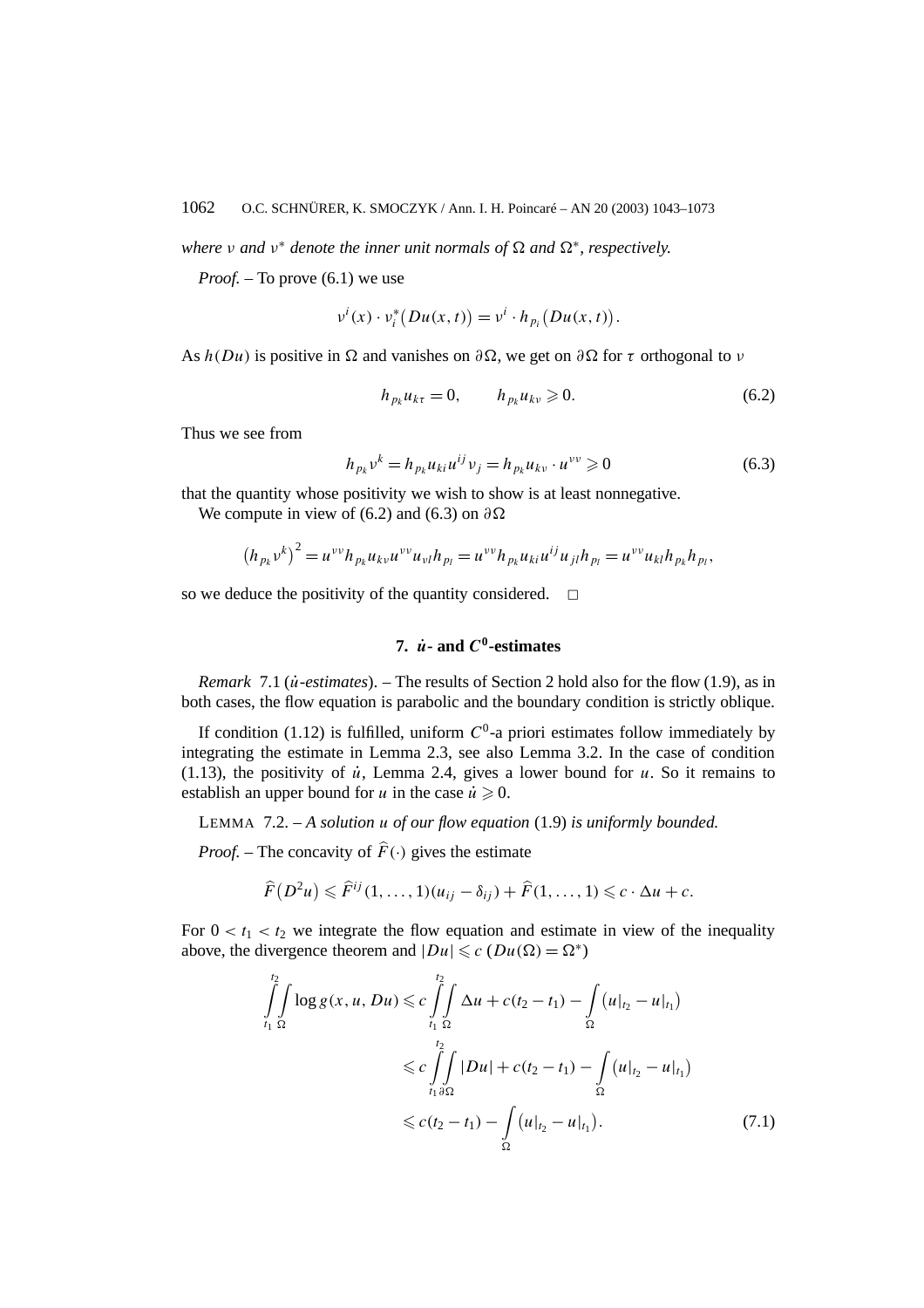The boundedness of  $Du$  and the convexity of  $\Omega$  yield the estimate

$$
\left|u(x_1,t) - u(x_2,t)\right| \leqslant c_{\Omega,\Omega^*} \quad \forall x_1, x_2 \in \Omega \ \forall t > 0. \tag{7.2}
$$

So we obtain from (7.1) for any  $x \in \Omega$ 

$$
\frac{1}{|\Omega|} \int_{t_1}^{t_2} \int_{\Omega} \log g(x, u, Du) \leq c + c(t_2 - t_1) - u(x, t_2) + u(x, t_1). \tag{7.3}
$$

Now we fix *T >* 0 and assume that

$$
u(x_0, T) = \max_{\overline{\Omega} \times [0, T]} u =: M > \max\left\{2 \max_{\overline{\Omega}} u_0, 0\right\}.
$$

We choose  $t \in (0, T)$  maximal such that  $u(x_0, t) = \frac{M}{2}$ . From the monotonicity of *g* and (7.3) we get the estimate

$$
\frac{M}{2} = u(x_0, T) - u(x_0, t)
$$
  
\$\leq c + c \cdot (T - t) - (T - t) \cdot \inf\_{x \in \Omega} \inf\_{p \in \Omega^\*} \log g\left(x, \frac{M}{2} - c\_{\Omega, \Omega^\*}, p\right)\$

and after rearranging

*M*

$$
\frac{M/2-c}{T-t}\leqslant c-\inf_{x\in\Omega}\inf_{p\in\Omega^*}\log g\bigg(x,\frac{M}{2}-c_{\Omega,\Omega^*},p\bigg).
$$

For  $M \to \infty$  the left-hand side of this inequality remains positive, whereas the righthand side tends to  $-\infty$  in view of (1.11), so *M* is a priori bounded proving the lemma.  $\square$ 

COROLLARY 7.3. – *During the evolution,*  $\hat{F}(D^2u)$  *is a priori bounded from above and from below.*

*Proof.* – This follows from  $|Du| \leq c$  and from the flow equation.  $\Box$ 

#### **8. Strict obliqueness estimates**

The following lemma establishes a uniform lower bound for the quantity whose positivity we proved in Lemma 6.1.

LEMMA 8.1. – *During the evolution* (1.9), *we have the strict obliqueness estimate*

$$
\langle \nu(x), \nu^*(Du(x,t)) \rangle \geq \frac{1}{c} > 0, \quad x \in \partial \Omega,
$$
 (8.1)

*where v* and  $v^*$  *denote the inner unit normals of*  $\Omega$  *and*  $\Omega^*$ *, respectively. The positive lower bound is independent of t.*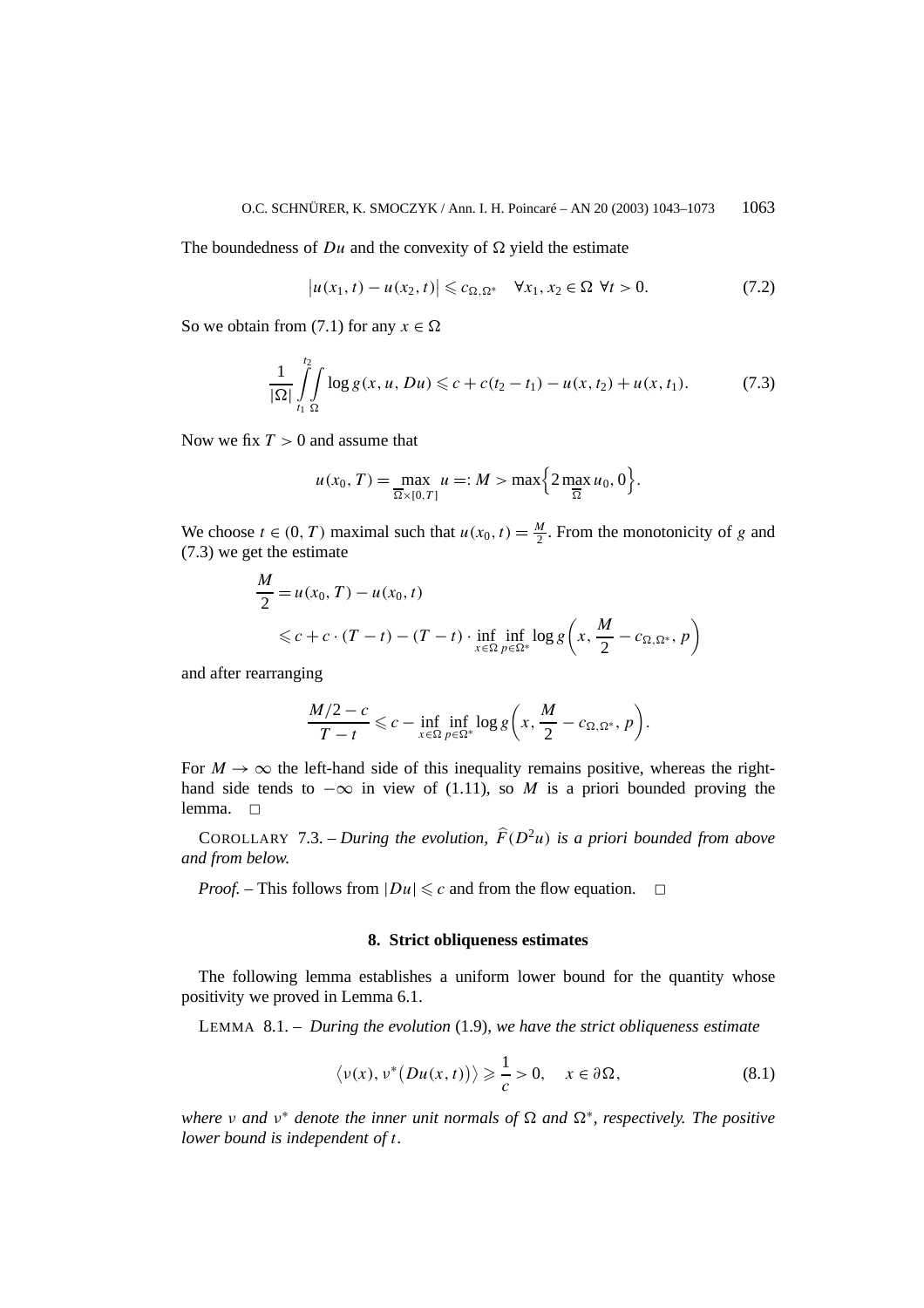*Proof. –* We assume that a solution of our flow equation exists for a time interval  $(0, T]$  and prove an estimate for  $h_{p_k}v^k$  during this time interval which is independent of *T*. To establish a positive lower bound, we choose  $(x_0, t_0) \in \partial\Omega \times [0, T]$  such that *h<sub>pk</sub>v<sup>k</sup>* is minimal there. As we have a positive lower bound for  $h_{p_k}v^k$  on  $\partial\Omega \times \{0\}$ , we may assume that  $t_0 > 0$ . Further on, we may assume that  $v(x_0) = e_n$  and extend *ν* smoothly to a tubular neighborhood of *∂*Ω such that in the matrix sense

$$
D_k v^l \equiv v^l_k \leqslant -\frac{1}{c_1} \delta^l_k \tag{8.2}
$$

there for a positive constant  $c_1$ . For a positive constant A to be chosen we define

$$
v = h_{p_k} v^k + Ah(Du).
$$

The function  $v|_{\partial \Omega \times (0,T]}$  attains its minimum over  $\partial \Omega \times (0,T]$  in  $(x_0, t_0)$ , so we deduce there

$$
0 = v_r = h_{p_n p_k} u_{kr} + h_{p_k} v_r^k + A h_{p_k} u_{kr}, \quad 1 \le r \le n - 1,
$$
 (8.3)

$$
0 \geqslant \dot{v}.\tag{8.4}
$$

We assume for a moment that there holds

$$
v_n(x_0, t_0) \geqslant -c(A),\tag{8.5}
$$

show that this estimate yields a positive lower bound for  $u_{kl}h_{p_l}h_{p_l}$  and prove (8.5) afterwards. Then the lemma follows from the calculations in the proof of Lemma 6.1 and from a positive lower bound for *uνν* .

We rewrite (8.5) as

$$
h_{p_np_l}u_{ln}+h_{p_k}v_n^k+Ah_{p_k}u_{kn}\geq -c(A).
$$

Multiplying this with  $h_{p_n}$  and adding (8.3) multiplied with  $h_{p_r}$  we obtain at  $(x_0, t_0)$ 

$$
Au_{kl}h_{p_k}h_{p_l}\geq -c(A)h_{p_n}-h_{p_k}v_l^kh_{p_l}-h_{p_k}h_{p_np_l}u_{lk}.
$$

Using (6.2), the concavity of *h* and (8.2), we obtain at  $x_0$ 

$$
Au_{kl}h_{p_k}h_{p_l}\geqslant -c(A)h_{p_n}+\frac{1}{c_1}
$$

as  $|\nabla h| = 1$  on  $\partial \Omega^*$ . We may assume that the right-hand side of the inequality above is positive as otherwise  $h_{p_n} = h_{p_k} v^k$  is bounded from below. Thus we deduce a positive lower bound for  $u_{kl}h_{p_l}h_{p_l}$ .

We now sketch the proof of  $(8.5)$ . There is another slightly shorter proof of this inequality obtained by constructing a barrier in a tubular neighborhood of *∂* avoiding the term  $|x - x_0|^2$  below, but we prefer the following proof as it uses only local properties of the involved quantities. As for a similar proof with more details we refer to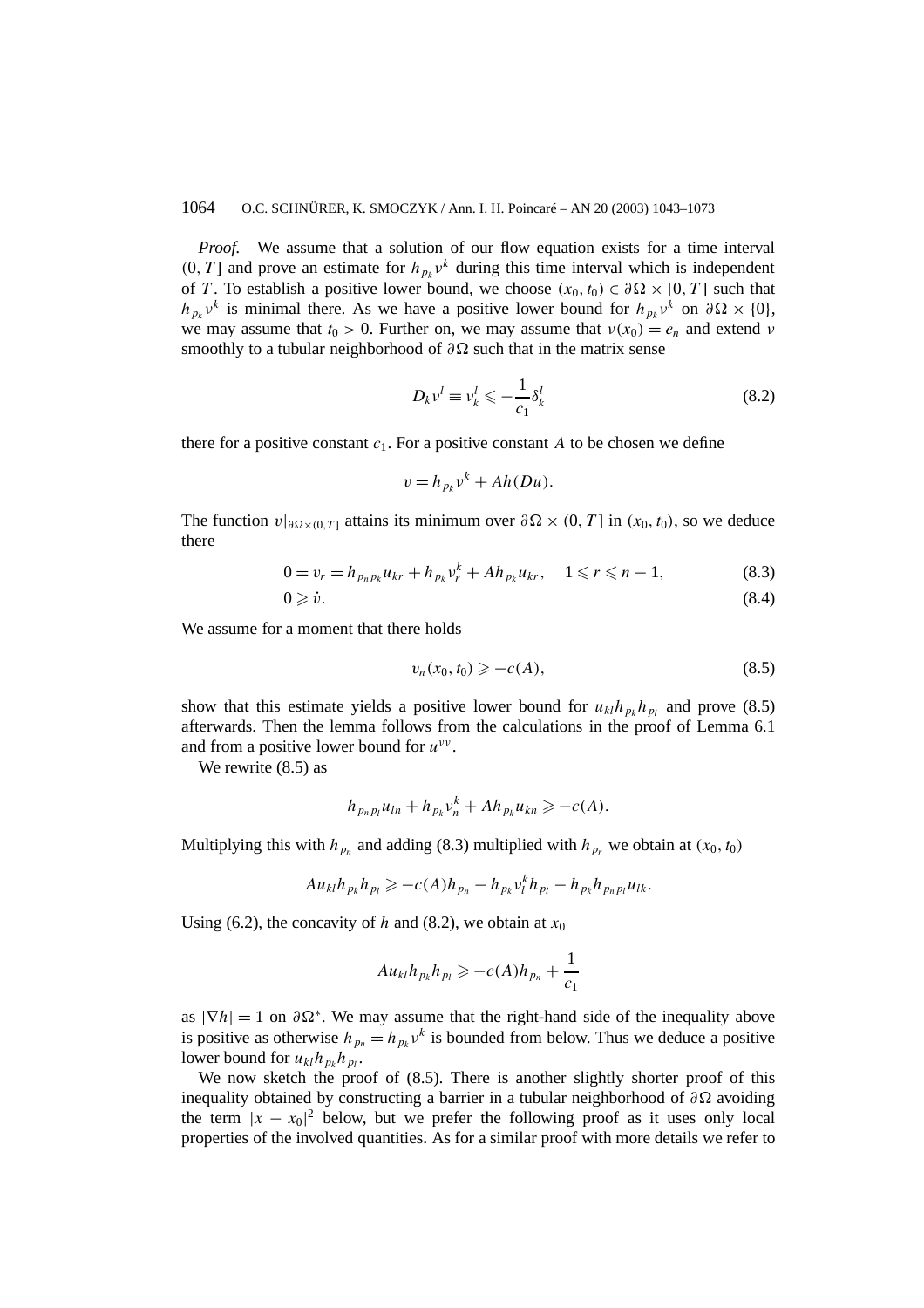Lemma 4.2. Direct calculations using (1.9) give

$$
Lv \leqslant \widehat{F}^{ij}u_{li}u_{jm}v^kh_{p_kp_lp_m} + A \cdot \widehat{F}^{ij}u_{ki}u_{lj}h_{p_kp_l} + c(A) \cdot \text{tr } \widehat{F}^{ij} \leqslant c(A) \cdot \text{tr } \widehat{F}^{ij}
$$

for *A* sufficiently large and

$$
Lw := -\dot{w} + \hat{F}^{ij}w_{ij} - \hat{g}_{p_i}w_i.
$$

We wish to mention that this definition differs from the definition of *L* in Lemma 4.2 by a sign. As  $\Omega$  is strictly convex, there exist  $\mu \gg 1$  and  $\varepsilon > 0$  such that for  $\vartheta := d - \mu d^2$ , where  $d = \text{dist}(\cdot, \partial \Omega)$ , we have near  $\partial \Omega$  in view of Lemma 5.3

$$
L\vartheta \leqslant -\varepsilon \cdot \operatorname{tr} \widehat{F}^{ij}.\tag{8.6}
$$

We consider  $\vartheta$  only in  $\Omega_{\delta} := \Omega \cap B_{\delta}(x_0)$ , where  $\delta > 0$  is chosen so small that  $\vartheta$  is smooth and nonnegative there and the above inequality holds. As  $v$  is bounded and attains its minimum over  $\partial \Omega \times [0, T]$  in  $(x_0, t_0)$  we find  $C \gg B \gg 1$  and an affine linear function *l* with  $l(x_0) = 0$  such that the function

$$
\Theta := C \cdot \vartheta + B \cdot |x - x_0|^2 + v - v(x_0, t_0) + l
$$

satisfies

$$
\begin{cases} \Theta \geqslant 0 & \text{on } (\partial \Omega_{\delta} \times [0, T]) \cup (\Omega_{\delta} \times \{0\}), \\ L\Theta \leqslant 0 & \text{in } \Omega_{\delta} \times [0, T]. \end{cases}
$$

Thus the maximum principle gives

$$
(C \cdot \vartheta + v + l)_n(x_0, t_0) \geq 0
$$

as the function  $C \cdot \vartheta + B \cdot |x - x_0|^2 + v - v(x_0, t_0) + l$  vanishes in  $(x_0, t_0)$ . This shows inequality (8.5).

Similar to the argument above we extend  $v^*$  smoothly to a tubular neighborhood of  $\partial \Omega^*$  such that  $v_i^{*k} \leq -\frac{1}{c} \delta_i^k$  in the matrix sense and take  $h^*$  as a smooth strictly concave function such that  $\{h^* = 0\} = \partial \Omega$  and  $|Dh^*| = 1$  on  $\partial \Omega$ . We define

$$
v^* = h_{q_k}^*(Du^*)v^{*k} + Ah^*(Du^*)
$$

and a linear operator by

$$
L^*w := -\dot{w} + \hat{F}^{*ij}w_{ij} - \hat{g}_{q_i}^*w_i.
$$

As before we obtain that  $v^*|_{\partial \Omega \times [0,T]}$  is positive. We fix  $T > 0$  and assume that  $v^*|_{\partial \Omega \times [0,T]}$ attains its minimum in  $(y_0, t_0)$ . As we wish to establish a positive lower bound for  $v^*$  we may assume that  $t_0 > 0$ . By calculations as above – using Lemma 5.4 – we obtain in  $(y_0, t_0)$  an inequality of the form

$$
Au_{kl}^*h_{q_l}^*h_{q_l}^* \ge -c(A)h_{q_k}^*v^{*k} - v_k^{*l}h_{q_k}^*h_{q_l}^*.
$$
 (8.7)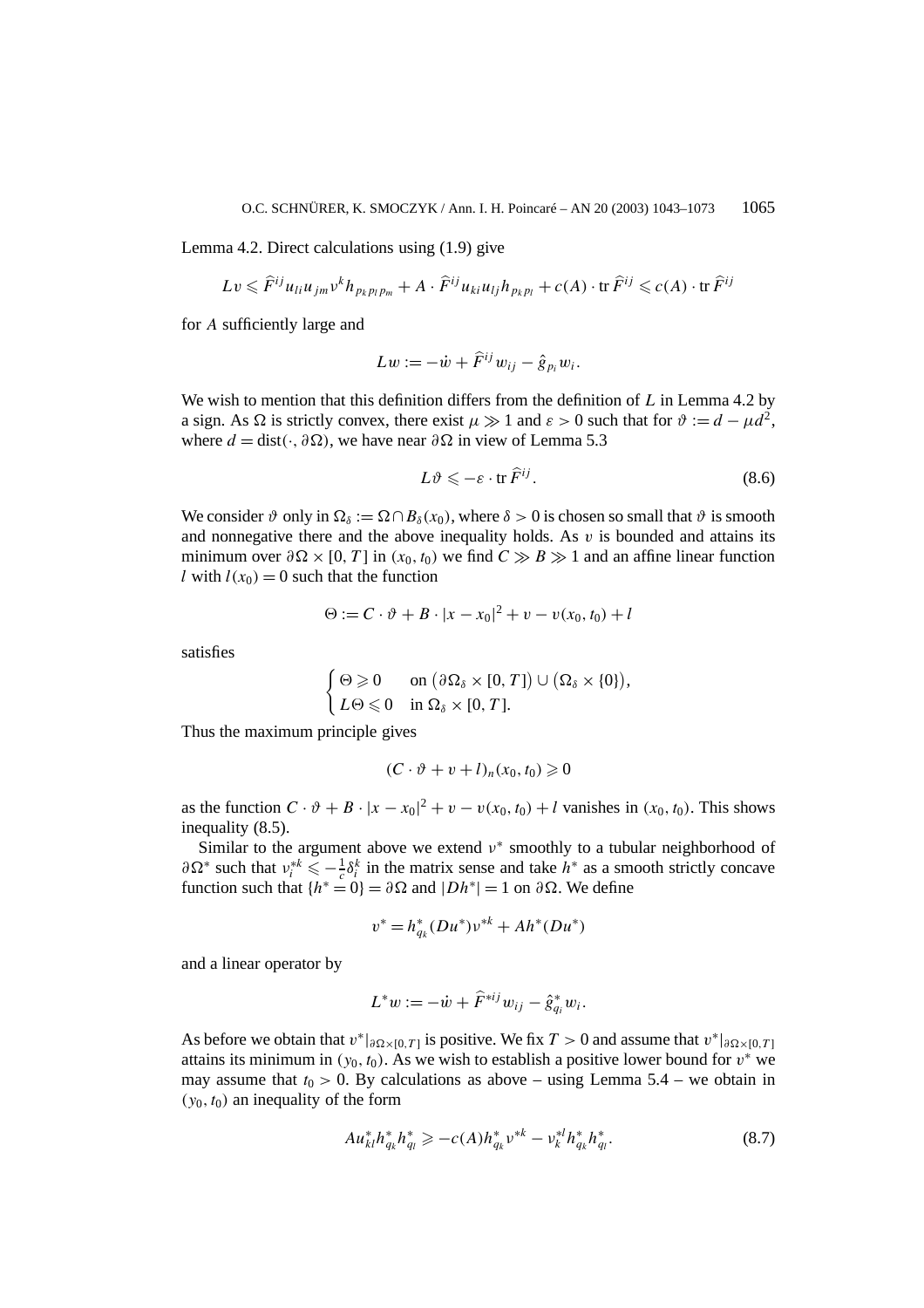Since  $h_{q_k}^* v^{*k} = \langle v^*, v \rangle$ , we may assume again that this quantity is small. The second term on the right-hand side is bounded below by a positive constant in view of the convexity of  $\Omega^*$  and  $|Dh^*| = 1$  on  $\partial \Omega^*$ , so we deduce  $u^*_{kl}h^*_{q_k}h^*_{q_l} \ge \frac{1}{c} > 0$ . Using  $u^*_{kl} = u^{kl}$  and  $h_{q_k}^* = v^k$  we obtain a positive lower bound for  $u^{vv}$  completing the strict obliqueness estimate.  $\square$ 

# **9.** *C***2-estimates**

For convenience we use the notation  $h_{n_k}(Du) = \beta^k$ . We state the following estimates on *∂* obtained by differentiating the boundary condition

$$
u_{\tau\beta} = 0, \qquad u_{\nu\beta} \geqslant 0, \tag{9.1}
$$

where  $\tau$  and  $\nu$  denote a tangential vector and the inner unit normal, respectively, see also (6.2). The estimates in this section are valid for any  $\varepsilon > 0$  if  $\varepsilon$  is not fixed explicitly. Thus multiplying a term of the form  $c(\varepsilon) + \varepsilon \cdot M$  with a constant yields again a term of the form  $c(\varepsilon) + \varepsilon \cdot M$ . We obtain the following

LEMMA 9.1. – *A solution of our flow equation* (1.9) *in a time interval* [0*, T* ] *satisfies for all*  $\varepsilon > 0$ 

$$
u_{\beta\beta} \leqslant c(\varepsilon) + \varepsilon \cdot M \quad \text{in } \Omega,\tag{9.2}
$$

*where*  $M := \sup_{\Omega \times [0, T]} |D^2 u|$ *.* 

*Proof.* – We set  $H = h(Du)$ ,

$$
Lw := -\dot{w} + \hat{F}^{ij}w_{ij} - \hat{g}_{p_i}w_i
$$

and compute the differential inequality

$$
LH \geqslant -(c(\varepsilon) + \varepsilon M) \cdot \operatorname{tr} \widehat{F}^{ij},
$$

where we have used Lemma 5.5 and the boundedness of  $\hat{F}(D^2u)$ . Applying the maximum principle as in Lemma 8.1 to the function  $-A \cdot (c(\varepsilon) + \varepsilon \cdot M) \cdot \vartheta - B \cdot |x |x_0|^2 + H + l$  with  $\vartheta$ , *l* as in Lemma 8.1,  $A \gg B \gg 1$  sufficiently large positive constants and  $x_0 \in \partial \Omega$ , we obtain

$$
u_{\beta\nu} \leqslant c(\varepsilon) + \varepsilon \cdot M \quad \text{on } \partial \Omega. \tag{9.3}
$$

We remark that  $\varepsilon$  in (8.6) is fixed and is not related to  $\varepsilon$  used here. In view of  $u_{\beta\tau} = 0$  on *∂* and the strict obliqueness estimate or by using the maximum principle as above for *β* instead of *ν*, the claimed inequality follows.  $\Box$ 

As to the interior second derivative estimates we recall from [10]

LEMMA 9.2. – *For a solution of our flow equation in a time interval* [0*, T* ] *we have the estimate*

$$
\sup_{\Omega\times[0,T]}|D^2u|\leqslant c+\sup_{\partial\Omega\times[0,T]}|D^2u|+\sup_{\Omega\times\{0\}}|D^2u|.
$$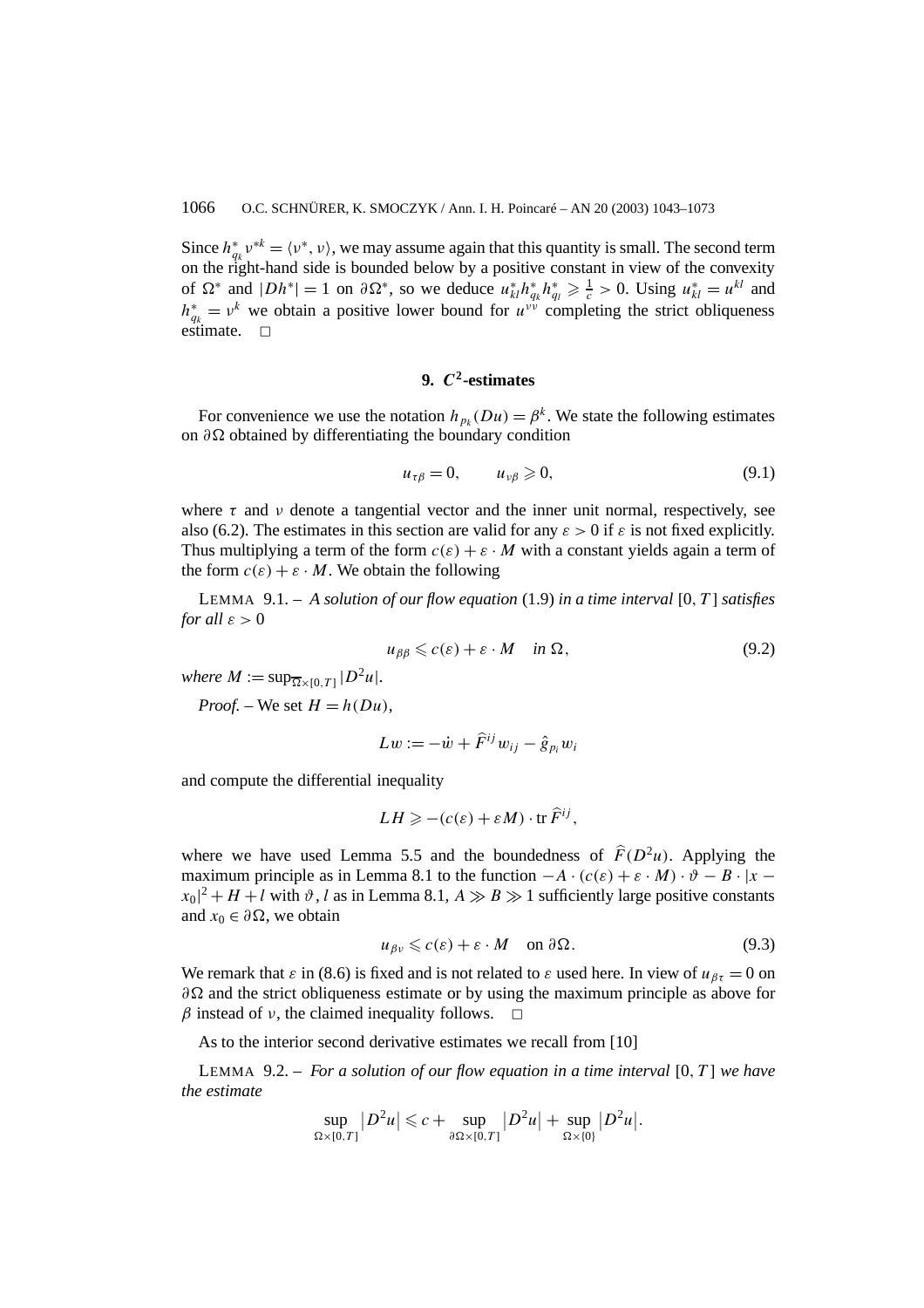*Proof.* – Similar computations as in [10] in the elliptic case – under the assumption that

$$
\overline{\Omega} \times [0, T] \times S^{n-1} \ni (x, t, \xi) \mapsto \gamma \cdot |Du(x, t)|^2 + \log u_{\xi\xi}(x, t)
$$

attains its maximum in  $\Omega \times (0, T] \times S^{n-1}$  for  $\gamma$  sufficiently large – give the above bound. We remark, that we used  $F \in (\widetilde{F}^*)$  and not only  $F \in (\widetilde{K}) \cap (CNS)$ .  $\Box$ 

Up to now we control  $u_{\beta\tau} (= 0)$ ,  $u_{\beta\beta}$  and we have an interior estimate for the second derivatives of *u*. In the following lemma we bound double tangential derivatives at the boundary. This completes the  $C^2$ -a priori estimates.

LEMMA 9.3. – *For a solution of our flow equation in a time interval* [0*, T* ] *the second tangential derivatives at the boundary are a priori uniformly bounded.*

*Proof. –* We may assume

$$
\sup_{\partial \Omega \times [0,T]} \sup_{|\tau|=1, \langle \tau, \nu \rangle = 0} u_{\tau \tau} = u_{11}(x_0, t_0), \tag{9.4}
$$

where  $x_0 \in \partial \Omega$ ,  $t_0 \in (0, T]$  and furthermore that  $v = e_n$  is the inner unit normal at  $x_0$  ∈ *∂*Ω. At a boundary point we decompose any direction *ξ*, i.e., a vector *ξ* ∈  $\mathbb{R}^n$  such that  $|\xi| = 1$ ,

$$
\xi = \tau(\xi) + \frac{\langle \nu, \xi \rangle}{\langle \beta, \nu \rangle} \beta,
$$

where

$$
\tau(\xi) = \xi - \langle \nu, \xi \rangle \nu - \frac{\langle \nu, \xi \rangle}{\langle \beta, \nu \rangle} \beta^T, \quad \beta^T = \beta - \langle \beta, \nu \rangle \nu,
$$

and obtain the estimate

$$
|\tau(\xi)|^2 \leq 1 + c \cdot \langle \nu, \xi \rangle^2 - 2 \langle \nu, \xi \rangle \frac{\langle \beta^T, \xi \rangle}{\langle \beta, \nu \rangle}.
$$
 (9.5)

We set  $\tau := \tau(e_1)$  and obtain on  $\partial \Omega$  in view of the estimates (9.1), (9.2), (9.4) and (9.5) above

$$
u_{11} \leqslant \left(1 + c \cdot \langle v, e_1 \rangle^2 - 2 \frac{\langle v, e_1 \rangle \cdot \langle \beta^T, e_1 \rangle}{\langle \beta, v \rangle}\right) \cdot u_{11}(x_0, t_0) + \left(c(\varepsilon) + \varepsilon \cdot M\right) \langle v, e_1 \rangle^2.
$$

Before we proceed, we establish an estimate for the quantity *M* introduced in Lemma 9.1. Lemma 9.2 gives

$$
M \leqslant c + \sup_{\partial \Omega \times [0, T]} |D^2 u|,
$$
\n(9.6)

where the supremum also includes non-tangential directions. For a direction *ξ* we obtain in view of  $u_{\beta\tau} = 0$  on  $\partial\Omega$ , (9.4) and (9.2)

$$
u_{\xi\xi} \leq u_{\tau(\xi)\tau(\xi)} + c \cdot u_{\beta\beta} \leq c \cdot u_{11}(x_0, t_0) + c(\varepsilon) + \varepsilon \cdot M.
$$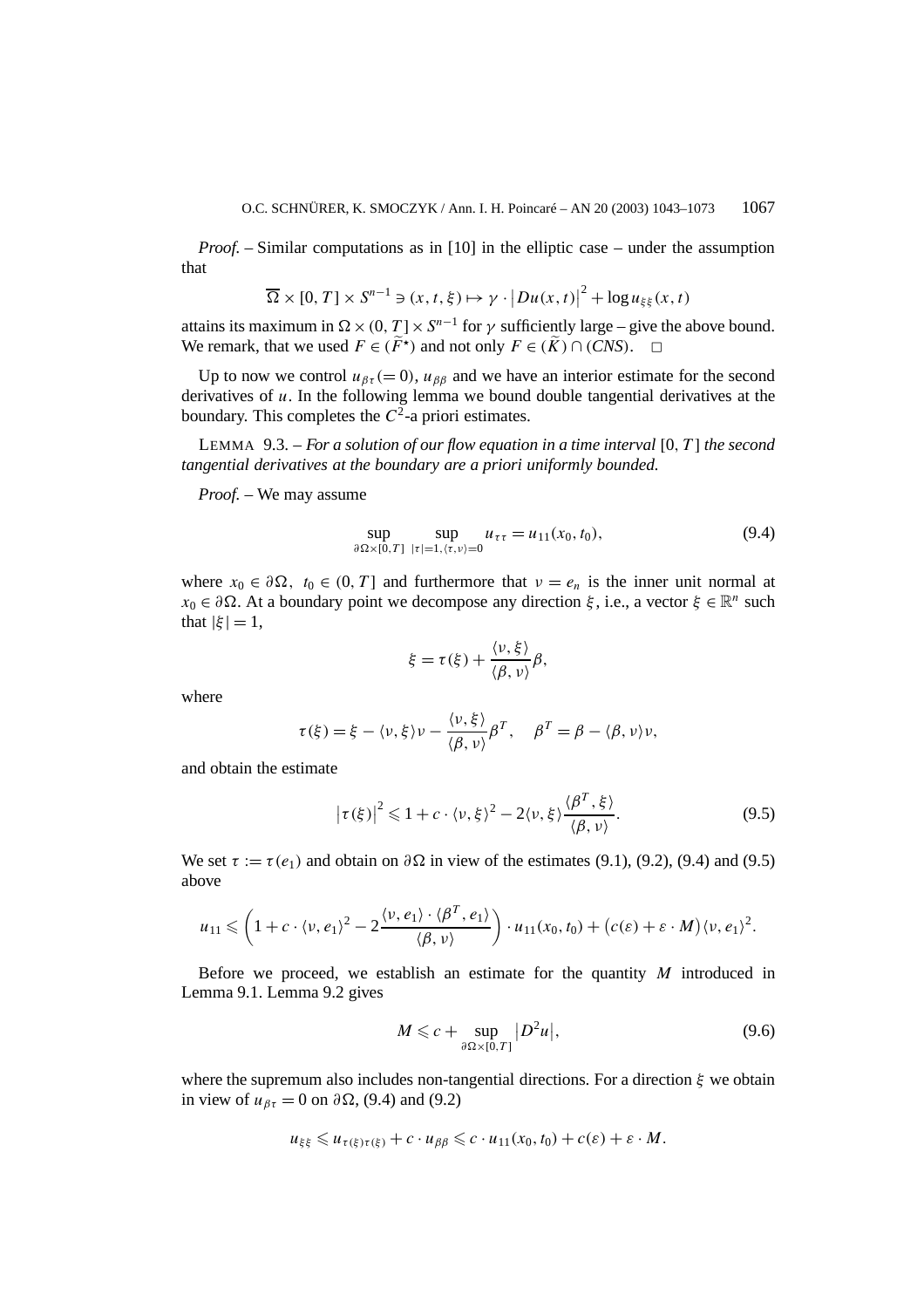Combining this inequality for  $\varepsilon > 0$  small enough with (9.6) we get

$$
M \leq c \cdot (1 + u_{11}(x_0, t_0)). \tag{9.7}
$$

We dropped  $\varepsilon$  as it was fixed sufficiently small to get this inequality and will be fixed differently later-on.

We may assume in view of (9.7) for the rest of the proof that  $u_{11}(x_0, t_0) \ge 1$  and for

$$
w := \frac{u_{11}}{u_{11}(x_0, t_0)} + 2 \frac{\langle v, e_1 \rangle \cdot \langle \beta^T, e_1 \rangle}{\langle \beta, v \rangle}
$$

we obtain – by using  $(9.7)$  – the estimate

$$
w \leq 1 + c(\varepsilon)|x'|^2
$$
 on  $\partial\Omega$  near  $x_0$ ,

where  $x' \equiv (x^1, \ldots, x^{n-1})$ , and we get furthermore  $w \leq c(\varepsilon)$  everywhere on  $\partial \Omega$ . We consider  $2\langle v, e_1 \rangle \cdot \langle \beta^T, e_1 \rangle / \langle \beta, v \rangle$  as a known function depending on  $(x, Du)$ , use the flow equation, and obtain in  $\Omega$  by direct calculation

$$
-\dot{w}+\widehat{F}^{ij}w_{ij}-\hat{g}_{p_i}w_i\geqslant-c\cdot\big(c(\varepsilon)+\varepsilon\cdot M\big)\text{tr }\widehat{F}^{ij}.
$$

Thus the maximum principle gives with a barrier function as constructed above

$$
u_{11\beta}(x_0, t_0) \leqslant (c(\varepsilon) + \varepsilon \cdot M)u_{11}(x_0, t_0). \tag{9.8}
$$

Differentiating the boundary condition twice in the direction  $e_1$  we obtain at  $(x_0, t_0)$ 

$$
h_{p_k p_l} u_{k1} u_{l1} + u_{\beta 11} + u_{\beta n} \omega_{11} = 0,
$$

where  $\omega$  is a function such that locally  $\partial \Omega$  is represented as graph  $\omega$  over its tangent plane at  $x_0$ . Combining this equality with (9.8) and (9.3), we obtain in the non-trivial case  $u_{11}(x_0, t_0)$  ≥  $c(\partial \Omega)$  which we will assume in the following

$$
(c(\varepsilon) + \varepsilon \cdot M) \cdot u_{11}(x_0, t_0) + h_{p_k p_l} u_{k1} u_{l1} \ge 0.
$$
 (9.9)

Inequality (9.7) and the uniform concavity of *h* yield

$$
(c(\varepsilon) + \varepsilon \cdot u_{11}(x_0, t_0)) \cdot u_{11}(x_0, t_0) \geq \frac{1}{c} (u_{11}(x_0, t_0))^{2}.
$$

We now fix  $\varepsilon > 0$  sufficiently small and get a bound for  $u_{11}(x_0, t_0)$ .  $\Box$ 

# **10. Proof of the main theorems**

We return to the case of a Neumann boundary value problem.

From the uniform  $C^2$ -estimates for *u* and the uniform  $C^0$ -estimates for  $\dot{u} = \Phi$  we obtain that *u* remains uniformly convex and we conclude that the flow operator is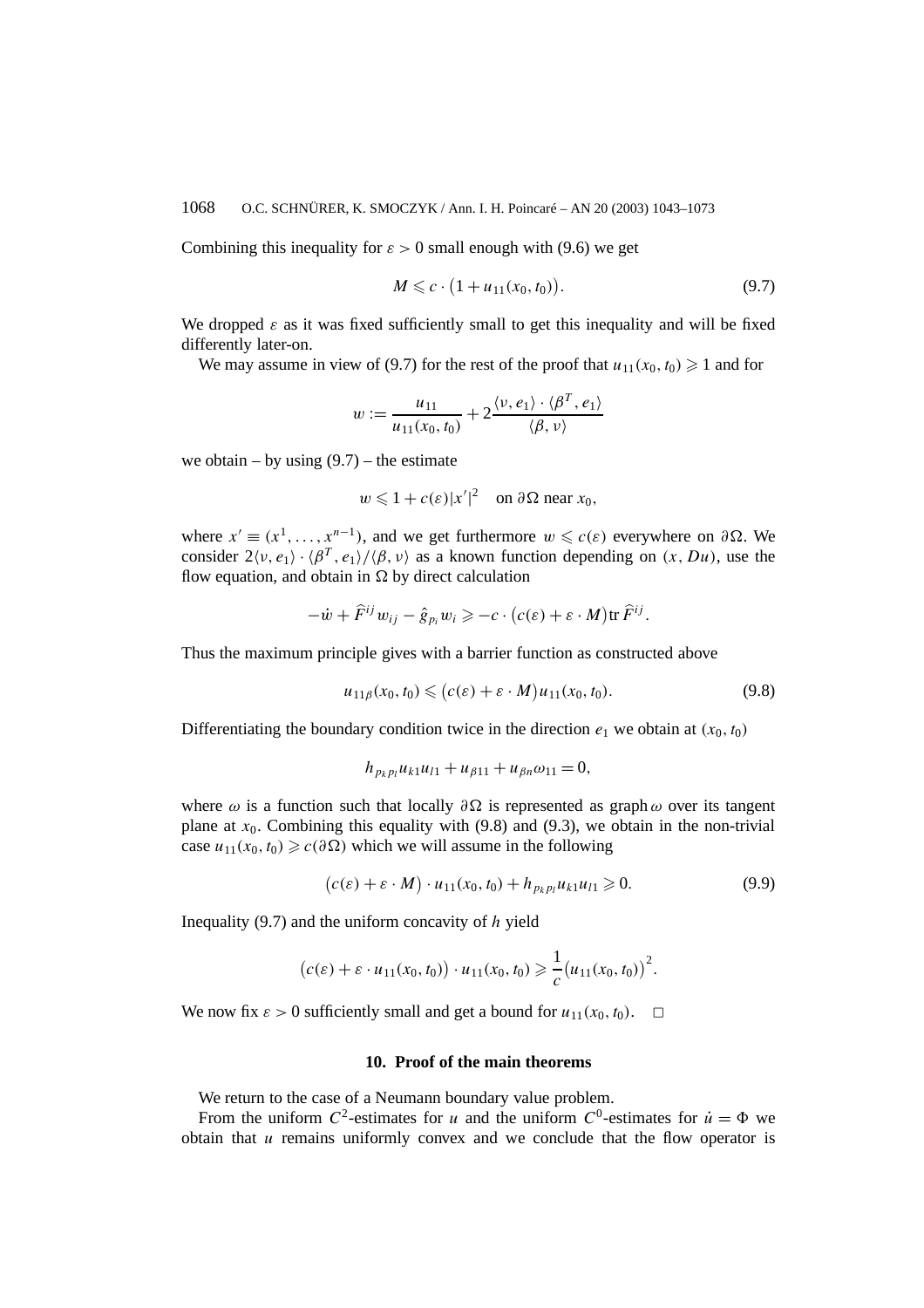uniformly parabolic and concave. So we can apply the results of Chapter 14 in [13] to obtain uniform  $C^{2,\alpha}$ -estimates for *u*, with a small positive constant  $\alpha$ . Then standard Schauder estimates [12] imply uniform bounds in  $\dot{C}^k$ , for all  $k \geq 0$ . It follows that a smooth solution of (1.1) exists for all  $t \ge 0$ . We then need the following lemma.

LEMMA 10.1. – If a solution of the flow equation (1.1) exists for all  $t \ge 0$  and *either* (1.5) *or* (1.6) *are satisfied, then the flow converges to a solution of the Neumann problem, i.e.,*

$$
\lim_{t \to \infty} u(x, t) =: u^{\infty}(x)
$$

*exists and*

$$
\begin{cases}\n u_v^{\infty} = \varphi(x, u^{\infty}) & \text{on } \partial \Omega, \\
 \det u_{ij}^{\infty} = f(x, u^{\infty}, Du^{\infty}) & \text{in } \Omega.\n\end{cases}
$$

*Moreover,*  $u(t, \cdot) \to u^{\infty}$  *smoothly. If* (1.5) *holds, then the convergence is exponentially fast in any*  $C^k$ -*norm,*  $k \geq 0$ .

*Proof.* – First, we assume that (1.6) is fulfilled. We may assume  $\dot{u}(0, \cdot) \neq 0$  and proceed as in [8]. Integrating the flow equation gives

$$
u(t, x) - u(0, x) = \int_{0}^{t} \Phi.
$$

The left-hand side is uniformly bounded in view of the  $C^0$ -estimates. As log det  $u_{ij} - \hat{f}$ is nonnegative we find  $t_k = t_k(x) \rightarrow \infty$  such that

$$
(\log \det (D^2 u) - \hat{f}(x, u, Du))|_{t=t_k} \to 0.
$$
 (10.1)

On the other hand,  $u(x, \cdot)$  is monotone, so  $\lim_{t\to\infty} u(x, t) =: u^\infty(x)$  exists and is smooth in view of our a priori estimates. Dini's theorem and interpolation inequalities of the form

$$
||D\tilde{u}|| \leq c||\tilde{u}|| \cdot (||D^2\tilde{u}|| + ||D\tilde{u}||),
$$

for  $\tilde{u} = u - u^{\infty}$ , where  $\|\cdot\|$  denotes the sup-norm, yield smooth convergence  $u \to u^{\infty}$ . Thus we conclude in view of (10.1) that  $u^{\infty}$  is a smooth solution of the stationary problem (1.8).

In case (1.5) we use the a priori bounds for all  $C^k$ -norms and  $\dot{u} \to 0$ , see Lemma 2.3, to get smooth convergence to  $u^{\infty}(x)$ . Again by Lemma 2.3 we conclude

$$
\|u-u^{\infty}\|
$$

for constants  $\lambda_0 > 0$ ,  $c_0 > 0$ . Then we apply interpolation inequalities as above to  $\tilde{u} = u - u^{\infty}$  and derive

$$
\|u-u^{\infty}\|_{k}
$$

for any  $k \ge 0$  and positive constants  $\lambda_k$ ,  $c_k$ . Clearly,  $u^{\infty}$  is a smooth solution of the stationary problem  $(1.8)$ .  $\Box$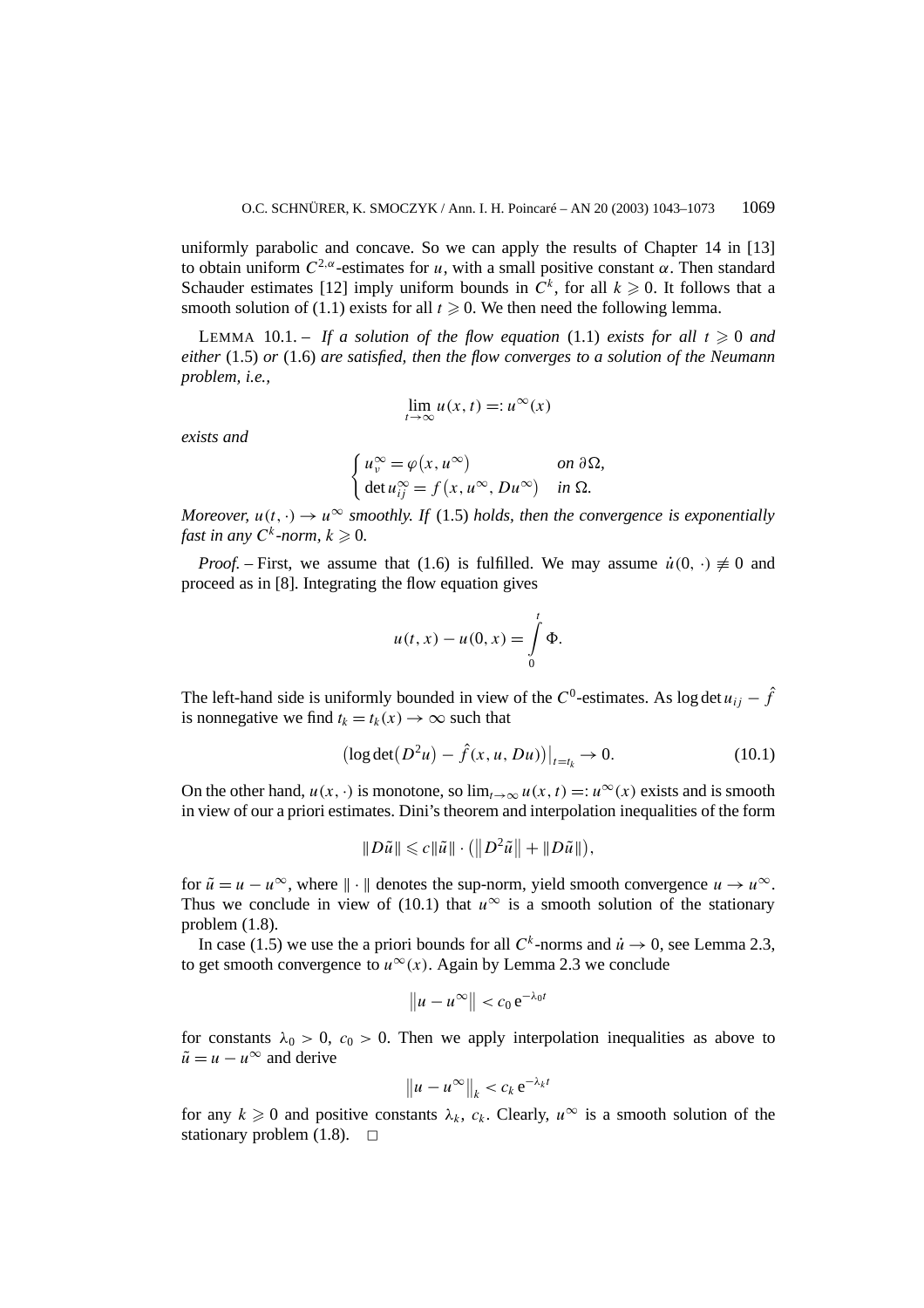*Remark* 10.2. – By an iteration method applied to the interpolation inequality one can even show (Lemma C.2) that  $\lambda_k$  can be chosen independent of  $k$ .

*Proof of Theorems* 1.1 *and* 1.4*. –* The a priori estimates obtained so far guarantee longtime existence for solutions of our flow equations, so the statement of Theorem 1.1 follows from Lemma 10.1 and the claim of Theorem 1.4 follows from a similar lemma.  $\square$ 

### **Appendix A. Oblique boundary value problems**

#### **A.1. Flows solving the oblique boundary value problem for Hessian equations**

We get the following theorem for Hessian flow equations.

THEOREM A.1. – Let  $\Omega \subset \mathbb{R}^n$  be a smooth uniformly strictly convex domain, f a *positive smooth function defined on*  $\overline{\Omega} \times \mathbb{R} \times \mathbb{R}^n$  *with*  $f_z \geq 0$ *, let*  $\varphi$  *be a smooth function defined on*  $\overline{\Omega} \times \mathbb{R}$  *with*  $\varphi$ <sub>z</sub> > 0 *in*  $\partial \Omega \times \mathbb{R}$  *and* 

$$
\varphi(x, z) \to \sigma \infty, \quad z \to \sigma \infty, \quad \sigma \in \{-1, 1\},\
$$

*uniformly in x. Let*  $F \in (\widetilde{K}^*)$  *and*  $\beta$  *a smooth vectorfield on*  $\partial \Omega$  *that is*  $C^1$ *-close to the inner unit normal ν as described in* [18]*. Then the initial value problem for the parabolic boundary value problem*

$$
\begin{cases} \n\dot{u} = \log F(D^2u) - \log f(x, u, Du) & \text{in } \Omega, \\ \nu_\beta = \varphi(x, u) & \text{on } \partial\Omega \n\end{cases}
$$

*has a unique smooth strictly convex solution u and u converges smoothly to a solution of the Neumann boundary value problem*

$$
\begin{cases}\nF(D^2u) = f(x, u, Du) & \text{in } \Omega, \\
u_\beta = \varphi(x, u) & \text{on } \partial\Omega\n\end{cases}
$$

*if we start with a smooth strictly convex subsolution*  $u_0 = u|_{t=0}$ , *i.e.*,

$$
\begin{cases} 0 \leq F(D^2u_0) - f(x, u_0, Du_0) & \text{in } \Omega, \\ (u_0)_{\beta} = \varphi(x, u_0) & \text{on } \partial\Omega \end{cases}
$$

*and assume compatibility conditions for*  $t = 0$  *as in our main theorem.* 

*Proof.* – We sketch the proof which can be obtained by combining the proofs of [18] and of the corresponding Neumann boundary value problem above. The *C*0-estimates follow from the maximum principle,  $C<sup>1</sup>$ -estimates are stated in [14]. The crucial proof of the  $C^2$ -estimates is obtained as a combination of the proof above and the proof of [18], where the inequality for geometric and arithmetic means has to be avoided as in [15]. Instead we use Lemma 5.3. Higher regularity follows by standard theory and the considerations above give smooth convergence to a solution of the oblique boundary value problem for Hessian equations.  $\Box$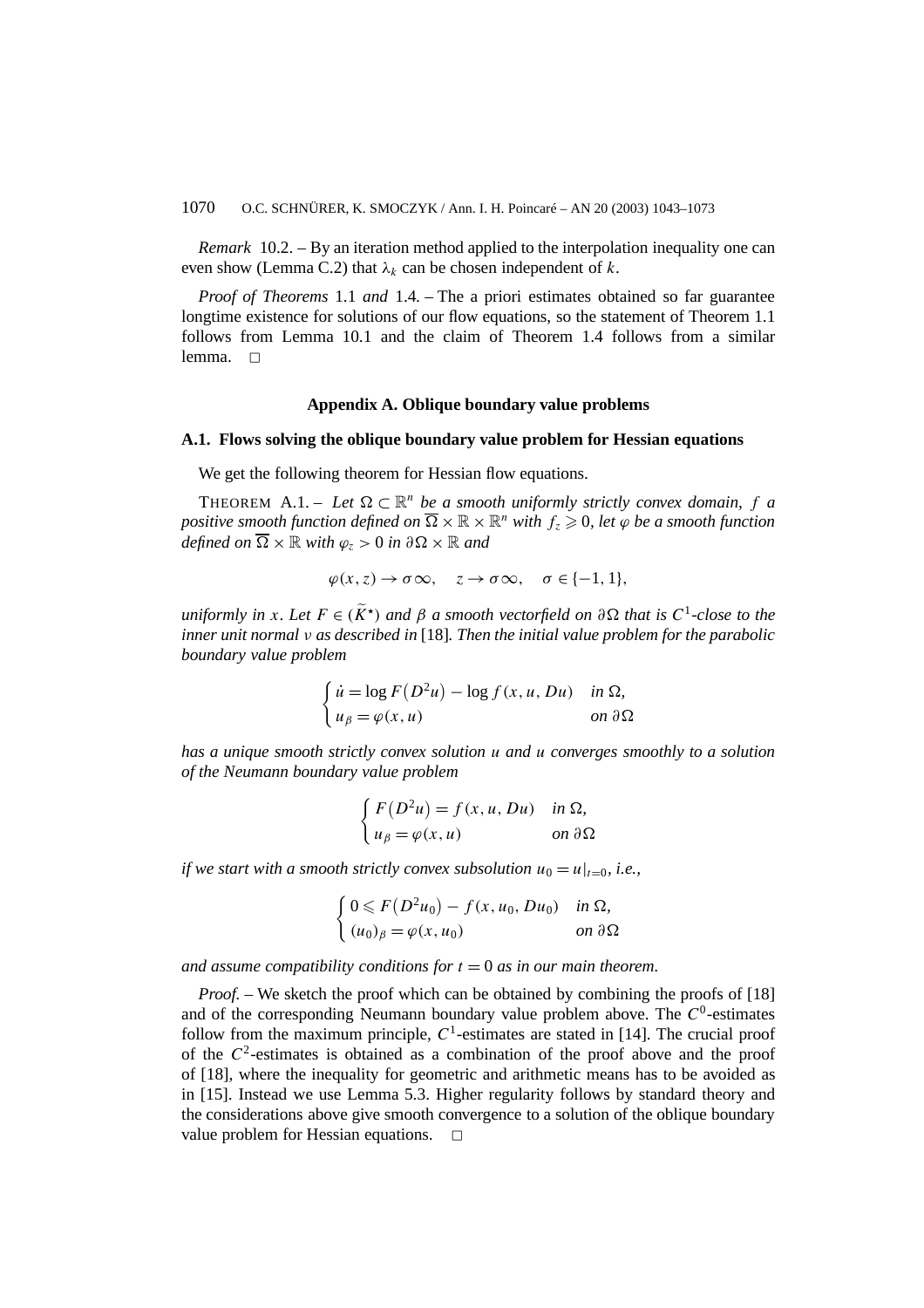*Remark* A.2. – A similar result can be obtained in the case that (1.5) is fulfilled instead of 0 ≤  $F(D^2u_0) - f(x, u_0, Du_0)$ .

Again it is possible to modify the flow equation by introducing  $\Phi$  as above.

It is also possible to obtain the existence proof for the elliptic oblique boundary value problem stated in Theorem A.1 by elliptic methods [18] as well as for  $\beta = \nu$ by modifying the proof of [14].

### **A.2. Nonconvex domains**

If  $\Omega$  fails to be convex, then all the steps above work perfectly – provided  $\varphi_z \geq 0$  $c(\partial \Omega) > 0$  is sufficiently large – besides the a priori estimates for  $u_{\nu\nu}$  that seem to be out of reach at the moment.

#### **Appendix B. Hessian quotient equations**

*Proof of Theorem* 1.5*. –* We confine ourselves to the most important differences compared to the proof of Theorem 1.4.

Inequality (8.6) can be obtained by taking  $\vartheta$  as a strictly concave function that vanishes on  $\partial \Omega$ , because  $\hat{g}_{p_i} \equiv 0$ . Lemma 5.6 is needed to obtain (8.7). The original function  $\vartheta$  can be used here. Lemma 9.1 follows by using Lemma 5.5. Finally, to obtain Lemma 9.2, we have to use a positive lower bound for  $tr F^{ij}$ . This bound follows from the concavity of  $\hat{F}$  or from Lemma 5.6. Here it suffices to maximize

$$
w := \log u_{\xi\xi} + \lambda \cdot |x|^2
$$

for  $\lambda \gg 1$ .  $\Box$ 

### **Appendix C. Miscellaneous results**

LEMMA C.1. – Let  $\Psi : \mathbb{R}^2 \to \mathbb{R}$  be a smooth concave function such that  $\Psi_1 > 0$  or  $\Psi_2 < 0$  and  $\Psi(x, x) = 0$   $\forall x$ . Then there exists  $\Phi : \mathbb{R} \to \mathbb{R}$  with  $\Phi' > 0$ ,  $\Phi'' \leq 0$  such *that*

$$
\Psi(x, y) = \Phi(x - y).
$$

*Proof.* – The monotonicity of  $\Psi$  implies that  $\Psi > 0$  in  $\{x > y\}$ , so the concavity of  $\Psi|_{x-y=c}$ ,  $c > 0$ , gives that  $\Psi|_{x-y=c}$  is constant. We fix  $\alpha > 0$  and consider  ${(x, y): \Psi(x, y) = -\alpha}$ . Our claim follows immediately if we show that  ${\Psi = -\alpha}$  is a straight line. We consider only the case  $\Psi_1 > 0$ . As  $\Psi|_{\{x \geq y\}}$  is constant along  $\{x - y = c\}$ we see that  $\Psi_1(x, x) =: \beta > 0$  is independent of *x*. Due to the concavity of  $\Psi$  we get thus

$$
\Psi(x - \lambda, x) \leqslant \Psi(x, x) - \Psi_1(x, x)\lambda = -\beta \lambda \quad \forall x
$$

and deduce that there exists *c >* 0 such that

$$
\{\Psi = -\alpha\} \subset \{-c < x - y < 0\}.
$$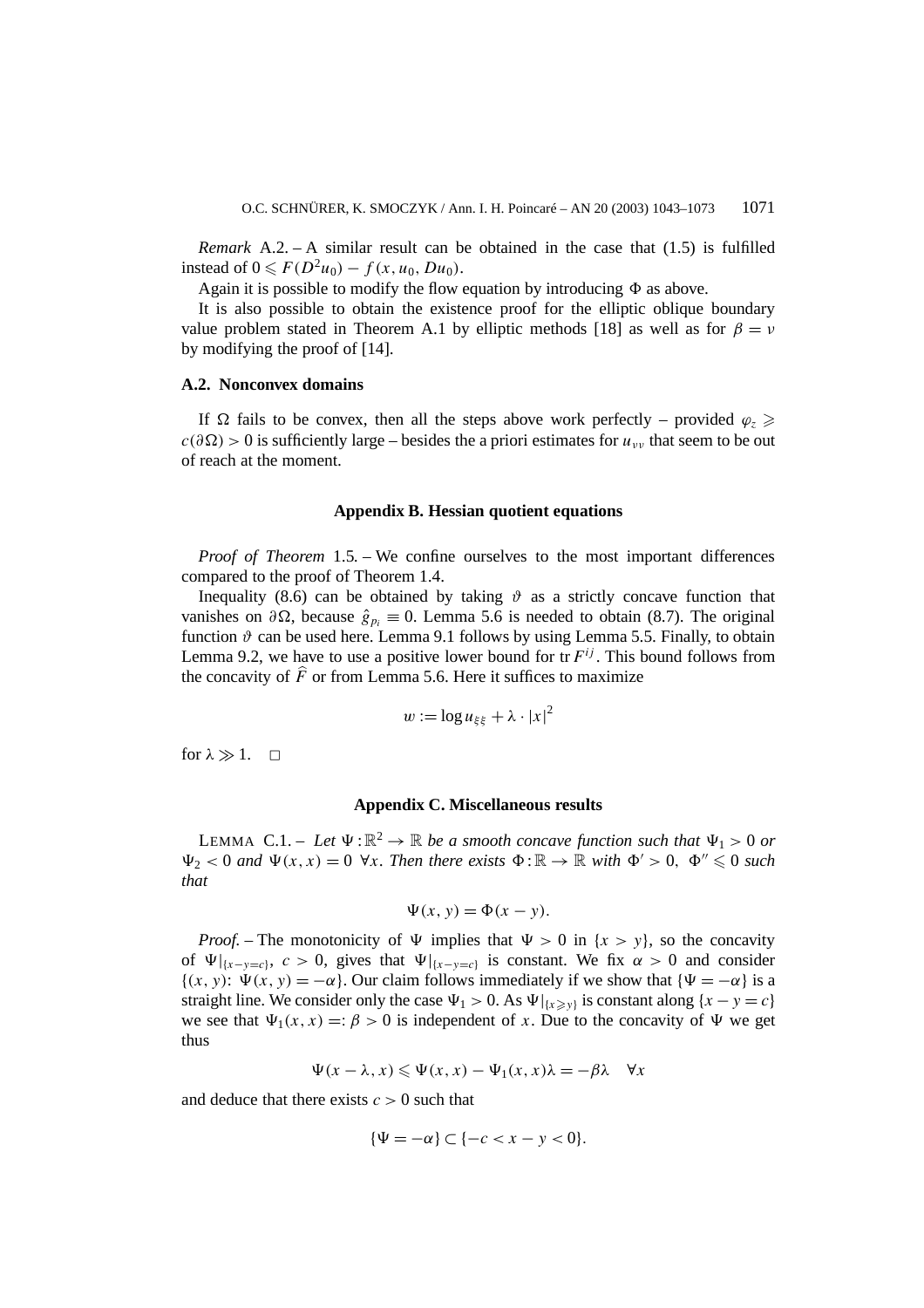Using again the concavity of  $\Psi$  we see that  ${\Psi = -\alpha}$  is a convex curve that can be represented as a graph over  ${x = 0}$  due to  $\Psi_1 > 0$ . Such a curve in a strip as mentioned above, however, has to be a straight line.  $\Box$ 

LEMMA C.2. – Let  $u : \overline{\Omega} \times [0, \infty) \to \mathbb{R}$  be a smooth function such that

$$
||D^lu||^2_{\overline{\Omega}}\leqslant C_l
$$

*for constants*  $C_l$  *independent of t. If there exist positive constants*  $c$ ,  $\tilde{\lambda}$  *such that* 

$$
||u||_{\overline{\Omega}}^2 \leqslant c e^{-\tilde{\lambda}t},
$$

*then for any*  $0 < \lambda < \tilde{\lambda}$  *we can find positive constants*  $c_l$  *such that* 

$$
||D^l u||_{\overline{\Omega}}^2 \leqslant c_l e^{-\lambda t}.
$$

*Proof.* – Without loss of generality we assume  $\tilde{\lambda} = 1$ . We use interpolation inequalities of the form

$$
||Dv||^2 \leq c||v|| \cdot (||D^2v|| + ||Dv||)
$$

inductively. This induction gives the following sequence for  $l, k \in \mathbb{N}$ 

$$
a_{l,k} := \begin{cases} 1, & l = 0, \\ 0, & k = 0, l > 0, \\ \frac{a_{l-1,k-1} + a_{l+1,k-1}}{2}, & l > 0, k > 0, \end{cases}
$$

where  $a_{l,k}$  are exponents such that

$$
||D^lv||\leq C_{l,k}e^{-a_{l,k}t}
$$

for positive constants  $C_{l,k}$ . Here *k* is the induction variable. We will prove that  $a_{l,k} \to 1$ as  $k \to \infty$ . We have  $0 \le a_{l,k} \le 1$ ,  $a_{l,k} \ge a_{l+1,k}$ , and  $a_{l,k} \le a_{l,k+1}$  for all  $l, k \ge 0$ . Let  $a_l := \lim_{k \to \infty} a_{l,k}$  and observe that  $a_l = (a_{l-1} + a_{l+1})/2$  for  $l \ge 1$ , so we deduce

$$
a_{m+l}=a_m-l\cdot (a_m-a_{m+1}).
$$

As  $1 \ge a_l \ge 0$ , we see that  $a_l = 1$  for all  $l$ .  $\Box$ 

#### REFERENCES

- [1] B. Andrews, Gauß curvature flow, The shape of the rolling stones, Invent. Math. 138 (1999) 151–161.
- [2] L. Caffarelli, L. Nirenberg, J. Spruck, Nonlinear second-order elliptic equations. V. The Dirichlet problem for Weingarten hypersurfaces, Comm. Pure Appl. Math. 41 (1988) 47– 70.